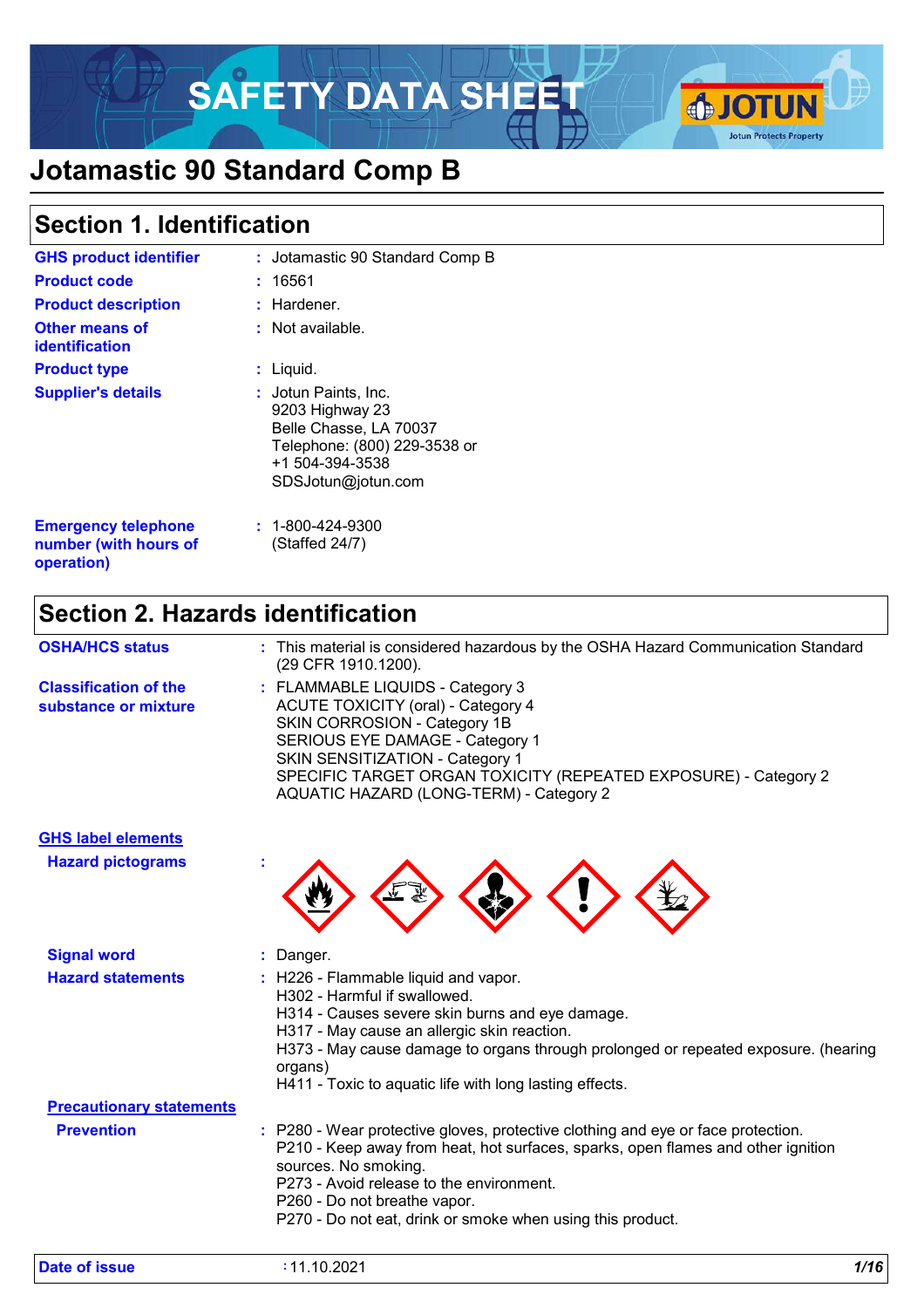### **Section 2. Hazards identification**

| <b>Response</b>                            | : P391 - Collect spillage.<br>P304 + P310 - IF INHALED: Immediately call a POISON CENTER or doctor.<br>P301 + P310, P330, P331 - IF SWALLOWED: Immediately call a POISON CENTER or<br>doctor. Rinse mouth. Do NOT induce vomiting.<br>P303 + P361 + P353, P310 - IF ON SKIN (or hair): Take off immediately all<br>contaminated clothing. Rinse skin with water. Immediately call a POISON CENTER or<br>doctor.<br>P363 - Wash contaminated clothing before reuse.<br>P302 + P352 - IF ON SKIN: Wash with plenty of water.<br>P333 + P313 - If skin irritation or rash occurs: Get medical advice or attention.<br>P305 + P351 + P338, P310 - IF IN EYES: Rinse cautiously with water for several<br>minutes. Remove contact lenses, if present and easy to do. Continue rinsing.<br>Immediately call a POISON CENTER or doctor. |
|--------------------------------------------|----------------------------------------------------------------------------------------------------------------------------------------------------------------------------------------------------------------------------------------------------------------------------------------------------------------------------------------------------------------------------------------------------------------------------------------------------------------------------------------------------------------------------------------------------------------------------------------------------------------------------------------------------------------------------------------------------------------------------------------------------------------------------------------------------------------------------------|
| <b>Storage</b>                             | : P403 + P235 - Store in a well-ventilated place. Keep cool.                                                                                                                                                                                                                                                                                                                                                                                                                                                                                                                                                                                                                                                                                                                                                                     |
| <b>Disposal</b>                            | : P501 - Dispose of contents and container in accordance with all local, regional, national<br>and international regulations.                                                                                                                                                                                                                                                                                                                                                                                                                                                                                                                                                                                                                                                                                                    |
| <b>Hazards not otherwise</b><br>classified | : None known.                                                                                                                                                                                                                                                                                                                                                                                                                                                                                                                                                                                                                                                                                                                                                                                                                    |

### **Section 3. Composition/information on ingredients**

| Substance/mixture                              | : Mixture        |
|------------------------------------------------|------------------|
| <b>Other means of</b><br><i>identification</i> | : Not available. |

#### **CAS number/other identifiers**

| <b>CAS number</b>   | : Not applicable. |
|---------------------|-------------------|
| <b>Product code</b> | : 16561           |

| <b>Ingredient name</b>                       | $\frac{9}{6}$ | <b>CAS number</b> |
|----------------------------------------------|---------------|-------------------|
| aminepoxyadduct                              | l≥25 - ≤50    | 1075254-00-0      |
| benzyl alcohol                               | l≥10 - ≤22    | 100-51-6          |
| hydrocarbons, c9-unsatd., polymd.            | l≥10 - ≤25    | 71302-83-5        |
| xylene                                       | l≤14          | 1330-20-7         |
| 3-aminomethyl-3,5,5-trimethylcyclohexylamine | l≤10          | 2855-13-2         |
| Phenol, methylstyrenated                     | l≤10          | 68512-30-1        |
| Phenol, styrenated                           | l≤10          | 61788-44-1        |
| ethylbenzene                                 | ≤4.8          | 100-41-4          |
| 2-methylpentane-1,5-diamine                  | ՝≤3           | 15520-10-2        |

Any concentration shown as a range is to protect confidentiality or is due to batch variation.

**There are no additional ingredients present which, within the current knowledge of the supplier and in the concentrations applicable, are classified as hazardous to health or the environment and hence require reporting in this section.**

**Occupational exposure limits, if available, are listed in Section 8.**

### **Section 4. First aid measures**

#### **Description of necessary first aid measures**

- **Eye contact :**
- 

: Get medical attention immediately. Call a poison center or physician. Immediately flush eyes with plenty of water, occasionally lifting the upper and lower eyelids. Check for and remove any contact lenses. Continue to rinse for at least 10 minutes. Chemical burns must be treated promptly by a physician.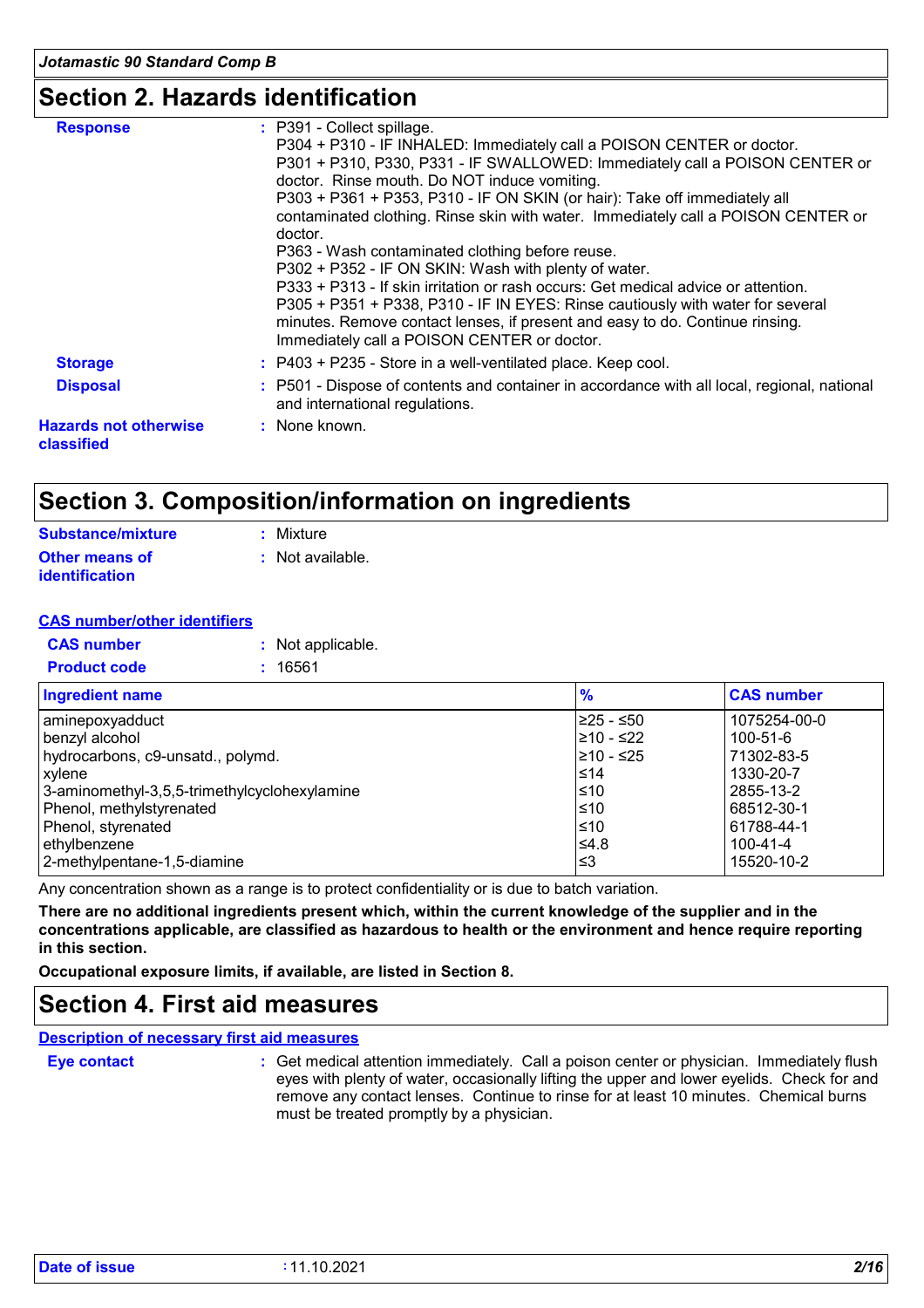### **Section 4. First aid measures**

| <b>Inhalation</b>   | : Get medical attention immediately. Call a poison center or physician. Remove victim to<br>fresh air and keep at rest in a position comfortable for breathing. If it is suspected that<br>fumes are still present, the rescuer should wear an appropriate mask or self-contained<br>breathing apparatus. If not breathing, if breathing is irregular or if respiratory arrest<br>occurs, provide artificial respiration or oxygen by trained personnel. It may be<br>dangerous to the person providing aid to give mouth-to-mouth resuscitation. If<br>unconscious, place in recovery position and get medical attention immediately. Maintain<br>an open airway. Loosen tight clothing such as a collar, tie, belt or waistband. In case of<br>inhalation of decomposition products in a fire, symptoms may be delayed. The exposed<br>person may need to be kept under medical surveillance for 48 hours. |
|---------------------|--------------------------------------------------------------------------------------------------------------------------------------------------------------------------------------------------------------------------------------------------------------------------------------------------------------------------------------------------------------------------------------------------------------------------------------------------------------------------------------------------------------------------------------------------------------------------------------------------------------------------------------------------------------------------------------------------------------------------------------------------------------------------------------------------------------------------------------------------------------------------------------------------------------|
| <b>Skin contact</b> | : Get medical attention immediately. Call a poison center or physician. Wash with plenty<br>of soap and water. Remove contaminated clothing and shoes. Wash contaminated<br>clothing thoroughly with water before removing it, or wear gloves. Continue to rinse for<br>at least 10 minutes. Chemical burns must be treated promptly by a physician. In the<br>event of any complaints or symptoms, avoid further exposure. Wash clothing before<br>reuse. Clean shoes thoroughly before reuse.                                                                                                                                                                                                                                                                                                                                                                                                              |
| <b>Ingestion</b>    | : Get medical attention immediately. Call a poison center or physician. Wash out mouth<br>with water. Remove dentures if any. Remove victim to fresh air and keep at rest in a<br>position comfortable for breathing. If material has been swallowed and the exposed<br>person is conscious, give small quantities of water to drink. Stop if the exposed person<br>feels sick as vomiting may be dangerous. Do not induce vomiting unless directed to do<br>so by medical personnel. If vomiting occurs, the head should be kept low so that vomit<br>does not enter the lungs. Chemical burns must be treated promptly by a physician.<br>Never give anything by mouth to an unconscious person. If unconscious, place in<br>recovery position and get medical attention immediately. Maintain an open airway.<br>Loosen tight clothing such as a collar, tie, belt or waistband.                          |

#### **Most important symptoms/effects, acute and delayed**

| <b>Potential acute health effects</b> |                                                                                                                                                                                                                                                                                                                                                                                                                 |
|---------------------------------------|-----------------------------------------------------------------------------------------------------------------------------------------------------------------------------------------------------------------------------------------------------------------------------------------------------------------------------------------------------------------------------------------------------------------|
| Eye contact                           | : Causes serious eye damage.                                                                                                                                                                                                                                                                                                                                                                                    |
| <b>Inhalation</b>                     | : No known significant effects or critical hazards.                                                                                                                                                                                                                                                                                                                                                             |
| <b>Skin contact</b>                   | : Causes severe burns. May cause an allergic skin reaction.                                                                                                                                                                                                                                                                                                                                                     |
| <b>Ingestion</b>                      | : Harmful if swallowed.                                                                                                                                                                                                                                                                                                                                                                                         |
| Over-exposure signs/symptoms          |                                                                                                                                                                                                                                                                                                                                                                                                                 |
| <b>Eye contact</b>                    | : Adverse symptoms may include the following:<br>pain<br>watering<br>redness                                                                                                                                                                                                                                                                                                                                    |
| <b>Inhalation</b>                     | : No specific data.                                                                                                                                                                                                                                                                                                                                                                                             |
| <b>Skin contact</b>                   | : Adverse symptoms may include the following:<br>pain or irritation<br>redness<br>blistering may occur                                                                                                                                                                                                                                                                                                          |
| <b>Ingestion</b>                      | : Adverse symptoms may include the following:<br>stomach pains                                                                                                                                                                                                                                                                                                                                                  |
|                                       | Indication of immediate medical attention and special treatment needed, if necessary                                                                                                                                                                                                                                                                                                                            |
| <b>Notes to physician</b>             | : In case of inhalation of decomposition products in a fire, symptoms may be delayed.<br>The exposed person may need to be kept under medical surveillance for 48 hours.                                                                                                                                                                                                                                        |
| <b>Specific treatments</b>            | : No specific treatment.                                                                                                                                                                                                                                                                                                                                                                                        |
| <b>Protection of first-aiders</b>     | : No action shall be taken involving any personal risk or without suitable training. If it is<br>suspected that fumes are still present, the rescuer should wear an appropriate mask or<br>self-contained breathing apparatus. It may be dangerous to the person providing aid to<br>give mouth-to-mouth resuscitation. Wash contaminated clothing thoroughly with water<br>before removing it, or wear gloves. |

#### **See toxicological information (Section 11)**

| <b>Date of issue</b> | 10.2021<br>- 4 | 3/16 |
|----------------------|----------------|------|
|                      |                |      |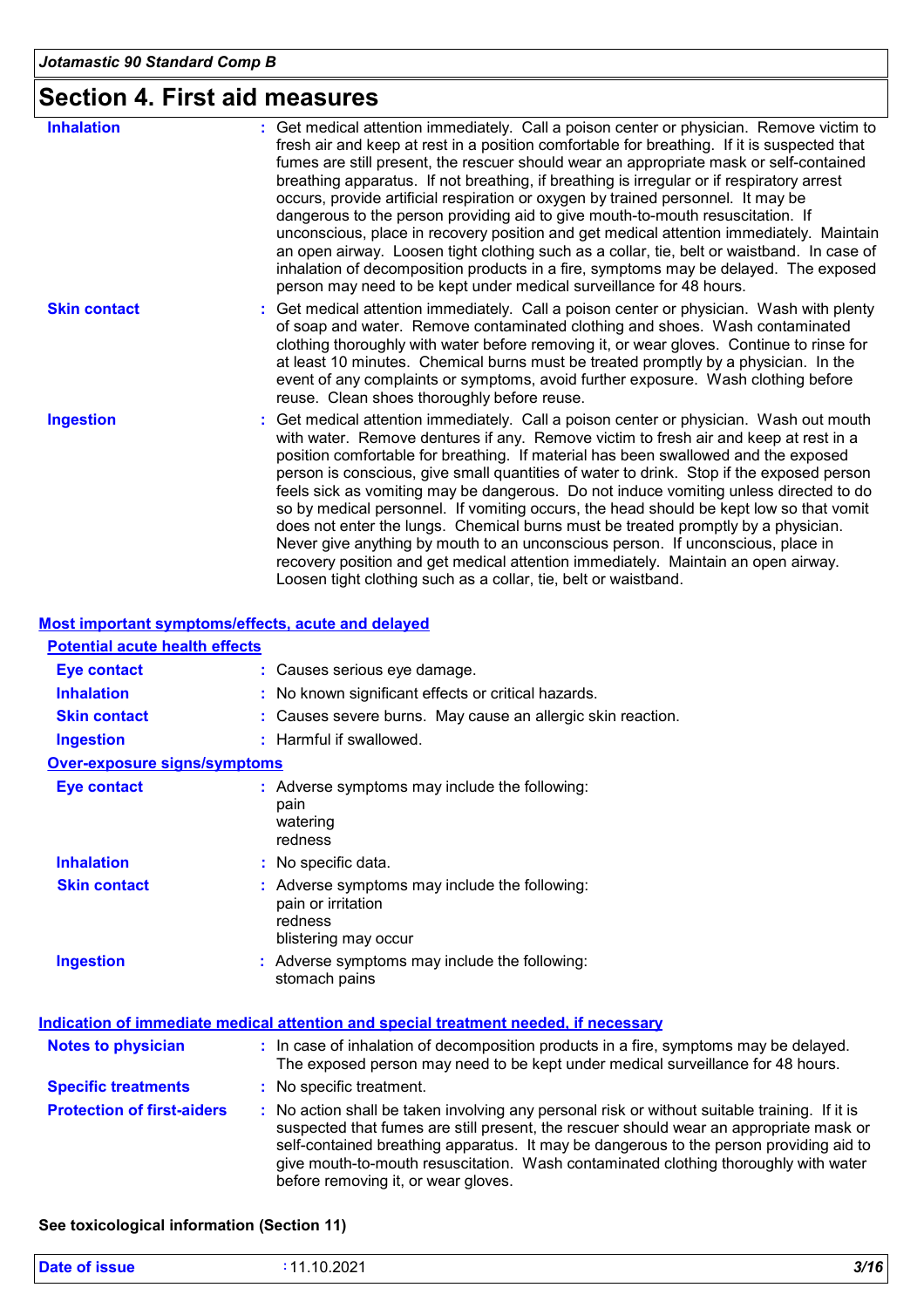### **Section 5. Fire-fighting measures**

| <b>Extinguishing media</b>                               |                                                                                                                                                                                                                                                                                                                                                                                                                                 |  |
|----------------------------------------------------------|---------------------------------------------------------------------------------------------------------------------------------------------------------------------------------------------------------------------------------------------------------------------------------------------------------------------------------------------------------------------------------------------------------------------------------|--|
| <b>Suitable extinguishing</b><br>media                   | : Use dry chemical, $CO2$ , water spray (fog) or foam.                                                                                                                                                                                                                                                                                                                                                                          |  |
| <b>Unsuitable extinguishing</b><br>media                 | : Do not use water jet.                                                                                                                                                                                                                                                                                                                                                                                                         |  |
| <b>Specific hazards arising</b><br>from the chemical     | : Flammable liquid and vapor. Runoff to sewer may create fire or explosion hazard. In a<br>fire or if heated, a pressure increase will occur and the container may burst, with the risk<br>of a subsequent explosion. This material is toxic to aquatic life with long lasting effects.<br>Fire water contaminated with this material must be contained and prevented from being<br>discharged to any waterway, sewer or drain. |  |
| <b>Hazardous thermal</b><br>decomposition products       | : Decomposition products may include the following materials:<br>carbon dioxide<br>carbon monoxide<br>nitrogen oxides                                                                                                                                                                                                                                                                                                           |  |
| <b>Special protective actions</b><br>for fire-fighters   | : Promptly isolate the scene by removing all persons from the vicinity of the incident if<br>there is a fire. No action shall be taken involving any personal risk or without suitable<br>training. Move containers from fire area if this can be done without risk. Use water<br>spray to keep fire-exposed containers cool.                                                                                                   |  |
| <b>Special protective</b><br>equipment for fire-fighters | : Fire-fighters should wear appropriate protective equipment and self-contained breathing<br>apparatus (SCBA) with a full face-piece operated in positive pressure mode.                                                                                                                                                                                                                                                        |  |

### **Section 6. Accidental release measures**

### **Personal precautions, protective equipment and emergency procedures**

| For non-emergency<br>personnel                               | : No action shall be taken involving any personal risk or without suitable training.<br>Evacuate surrounding areas. Keep unnecessary and unprotected personnel from<br>entering. Do not touch or walk through spilled material. Shut off all ignition sources.<br>No flares, smoking or flames in hazard area. Do not breathe vapor or mist. Provide<br>adequate ventilation. Wear appropriate respirator when ventilation is inadequate. Put<br>on appropriate personal protective equipment.                                                                                                                                                                                                                                                                     |  |
|--------------------------------------------------------------|--------------------------------------------------------------------------------------------------------------------------------------------------------------------------------------------------------------------------------------------------------------------------------------------------------------------------------------------------------------------------------------------------------------------------------------------------------------------------------------------------------------------------------------------------------------------------------------------------------------------------------------------------------------------------------------------------------------------------------------------------------------------|--|
| For emergency responders                                     | If specialized clothing is required to deal with the spillage, take note of any information in<br>Section 8 on suitable and unsuitable materials. See also the information in "For non-<br>emergency personnel".                                                                                                                                                                                                                                                                                                                                                                                                                                                                                                                                                   |  |
| <b>Environmental precautions</b>                             | : Avoid dispersal of spilled material and runoff and contact with soil, waterways, drains<br>and sewers. Inform the relevant authorities if the product has caused environmental<br>pollution (sewers, waterways, soil or air). Water polluting material. May be harmful to<br>the environment if released in large quantities. Collect spillage.                                                                                                                                                                                                                                                                                                                                                                                                                  |  |
| <b>Methods and materials for containment and cleaning up</b> |                                                                                                                                                                                                                                                                                                                                                                                                                                                                                                                                                                                                                                                                                                                                                                    |  |
| <b>Small spill</b>                                           | : Stop leak if without risk. Move containers from spill area. Use spark-proof tools and<br>explosion-proof equipment. Dilute with water and mop up if water-soluble. Alternatively,<br>or if water-insoluble, absorb with an inert dry material and place in an appropriate waste<br>disposal container. Dispose of via a licensed waste disposal contractor.                                                                                                                                                                                                                                                                                                                                                                                                      |  |
| <b>Large spill</b>                                           | Stop leak if without risk. Move containers from spill area. Use spark-proof tools and<br>explosion-proof equipment. Approach release from upwind. Prevent entry into sewers,<br>water courses, basements or confined areas. Wash spillages into an effluent treatment<br>plant or proceed as follows. Contain and collect spillage with non-combustible,<br>absorbent material e.g. sand, earth, vermiculite or diatomaceous earth and place in<br>container for disposal according to local regulations (see Section 13). Dispose of via a<br>licensed waste disposal contractor. Contaminated absorbent material may pose the<br>same hazard as the spilled product. Note: see Section 1 for emergency contact<br>information and Section 13 for waste disposal. |  |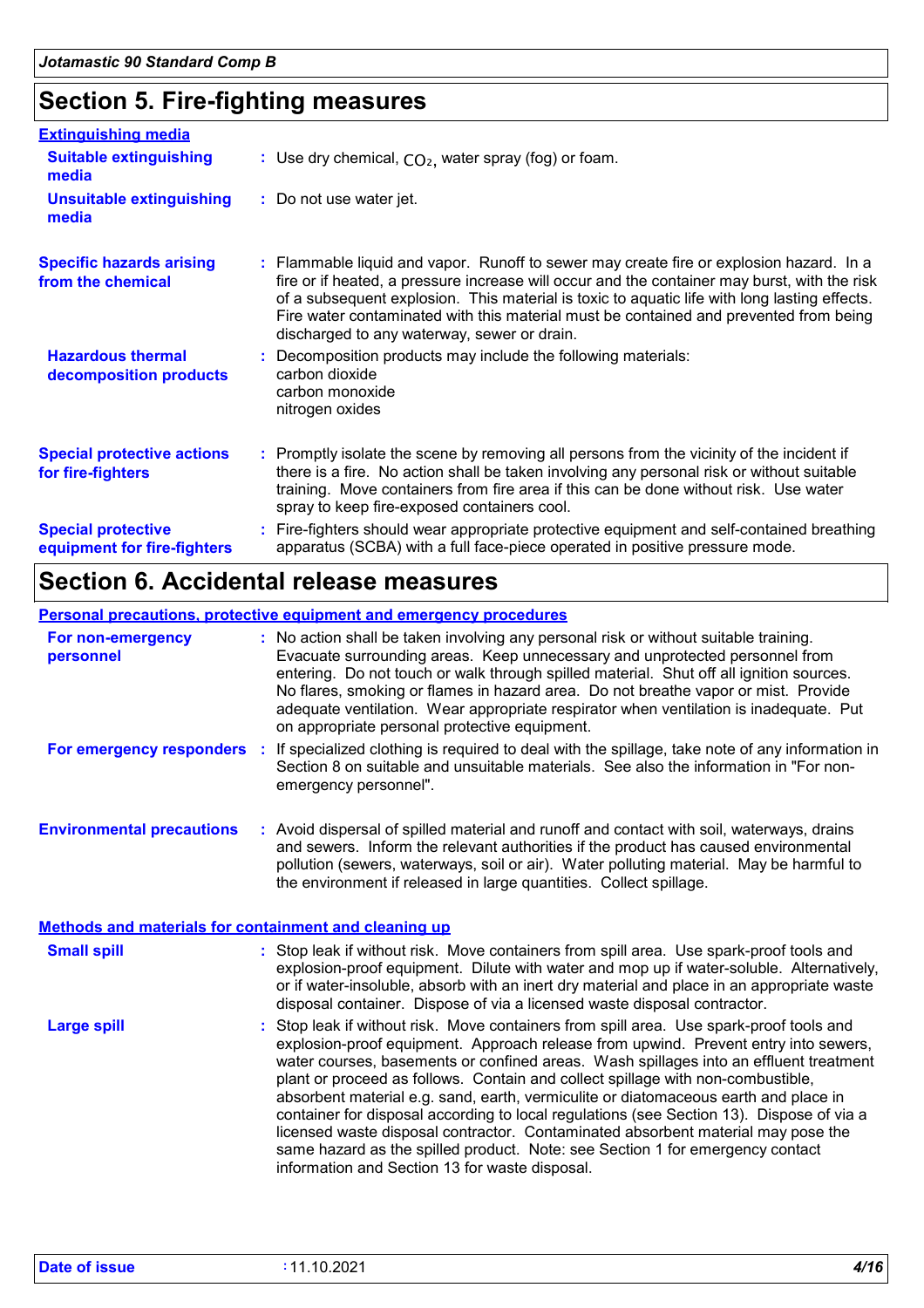### **Section 7. Handling and storage**

| <b>Precautions for safe handling</b>                                             |                                                                                                                                                                                                                                                                                                                                                                                                                                                                                                                                                                                                                                                                                                                                                                                                                                                                                                                                                                                                                                |
|----------------------------------------------------------------------------------|--------------------------------------------------------------------------------------------------------------------------------------------------------------------------------------------------------------------------------------------------------------------------------------------------------------------------------------------------------------------------------------------------------------------------------------------------------------------------------------------------------------------------------------------------------------------------------------------------------------------------------------------------------------------------------------------------------------------------------------------------------------------------------------------------------------------------------------------------------------------------------------------------------------------------------------------------------------------------------------------------------------------------------|
| <b>Protective measures</b>                                                       | : Put on appropriate personal protective equipment (see Section 8). Persons with a<br>history of skin sensitization problems should not be employed in any process in which<br>this product is used. Do not get in eyes or on skin or clothing. Do not breathe vapor or<br>mist. Do not ingest. Avoid release to the environment. Use only with adequate<br>ventilation. Wear appropriate respirator when ventilation is inadequate. Do not enter<br>storage areas and confined spaces unless adequately ventilated. Keep in the original<br>container or an approved alternative made from a compatible material, kept tightly<br>closed when not in use. Store and use away from heat, sparks, open flame or any other<br>ignition source. Use explosion-proof electrical (ventilating, lighting and material<br>handling) equipment. Use only non-sparking tools. Take precautionary measures<br>against electrostatic discharges. Empty containers retain product residue and can be<br>hazardous. Do not reuse container. |
| <b>Advice on general</b><br>occupational hygiene                                 | : Eating, drinking and smoking should be prohibited in areas where this material is<br>handled, stored and processed. Workers should wash hands and face before eating,<br>drinking and smoking. Remove contaminated clothing and protective equipment before<br>entering eating areas. See also Section 8 for additional information on hygiene<br>measures.                                                                                                                                                                                                                                                                                                                                                                                                                                                                                                                                                                                                                                                                  |
| <b>Conditions for safe storage,</b><br>including any<br><b>incompatibilities</b> | Store in accordance with local regulations. Store in a segregated and approved area.<br>Store in original container protected from direct sunlight in a dry, cool and well-ventilated<br>area, away from incompatible materials (see Section 10) and food and drink. Store<br>locked up. Eliminate all ignition sources. Separate from oxidizing materials. Keep<br>container tightly closed and sealed until ready for use. Containers that have been<br>opened must be carefully resealed and kept upright to prevent leakage. Do not store in<br>unlabeled containers. Use appropriate containment to avoid environmental<br>contamination. See Section 10 for incompatible materials before handling or use.                                                                                                                                                                                                                                                                                                               |

### **Section 8. Exposure controls/personal protection**

### **Control parameters**

#### **Occupational exposure limits**

| <b>Ingredient name</b>                                                                                         | <b>Exposure limits</b>                                                                                                                                                                                                                                                                                                                                                                                                                                                                           |
|----------------------------------------------------------------------------------------------------------------|--------------------------------------------------------------------------------------------------------------------------------------------------------------------------------------------------------------------------------------------------------------------------------------------------------------------------------------------------------------------------------------------------------------------------------------------------------------------------------------------------|
| aminepoxyadduct<br>benzyl alcohol                                                                              | None<br>OARS WEEL (United States, 1/2021).                                                                                                                                                                                                                                                                                                                                                                                                                                                       |
| hydrocarbons, C9-unsaturated, polymerized<br>xylene                                                            | TWA: 10 ppm 8 hours.<br>None<br>ACGIH TLV (United States, 1/2021).<br>STEL: 651 mg/m <sup>3</sup> 15 minutes.<br>STEL: 150 ppm 15 minutes.<br>TWA: 434 mg/m <sup>3</sup> 8 hours.<br>TWA: 100 ppm 8 hours.<br>OSHA PEL (United States, 5/2018).<br>TWA: $435 \text{ mg/m}^3$ 8 hours.<br>TWA: 100 ppm 8 hours.<br>OSHA PEL 1989 (United States, 3/1989).<br>STEL: 655 mg/m <sup>3</sup> 15 minutes.<br>STEL: 150 ppm 15 minutes.<br>TWA: 435 mg/m <sup>3</sup> 8 hours.<br>TWA: 100 ppm 8 hours. |
| 3-aminomethyl-3,5,5-trimethylcyclohexylamine<br>Phenol, methylstyrenated<br>Phenol, styrenated<br>ethylbenzene | None<br>None<br>None<br>ACGIH TLV (United States, 1/2021). Notes:<br>K<br>TWA: 20 ppm 8 hours. Form:<br>OSHA PEL 1989 (United States, 3/1989).<br>TWA: 100 ppm 8 hours.<br>TWA: $435 \text{ mg/m}^3$ 8 hours.<br>STEL: 125 ppm 15 minutes.                                                                                                                                                                                                                                                       |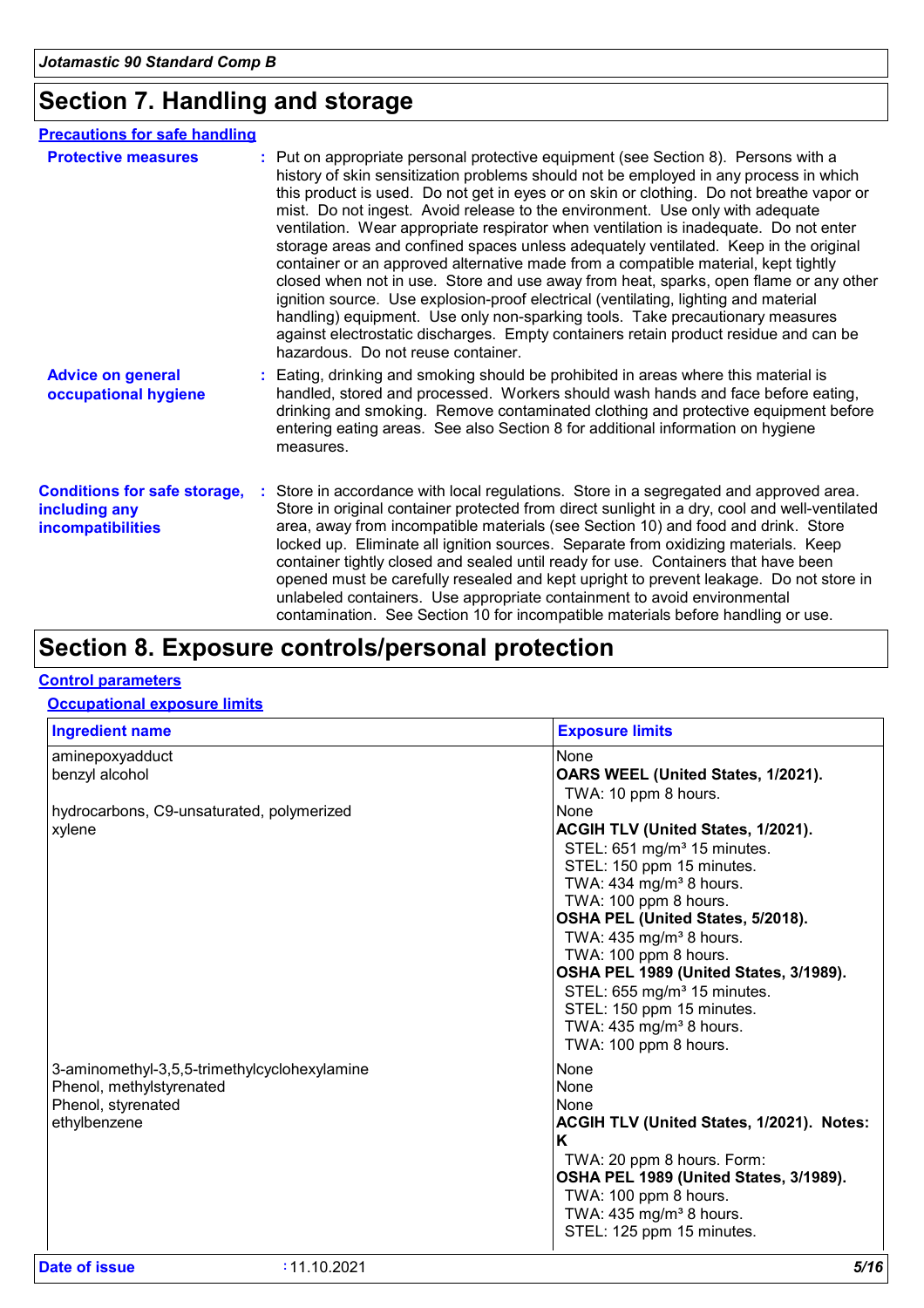### **Section 8. Exposure controls/personal protection**

|                                                   | STEL: 545 mg/m <sup>3</sup> 15 minutes.<br>NIOSH REL (United States, 10/2020).<br>TWA: 100 ppm 10 hours.<br>TWA: 435 mg/m <sup>3</sup> 10 hours.<br>STEL: 125 ppm 15 minutes.<br>STEL: 545 mg/m <sup>3</sup> 15 minutes.<br>OSHA PEL (United States, 5/2018).<br>TWA: 100 ppm 8 hours.<br>TWA: 435 mg/m <sup>3</sup> 8 hours.                                                                                                                                                                                                                                                                                          |  |  |
|---------------------------------------------------|------------------------------------------------------------------------------------------------------------------------------------------------------------------------------------------------------------------------------------------------------------------------------------------------------------------------------------------------------------------------------------------------------------------------------------------------------------------------------------------------------------------------------------------------------------------------------------------------------------------------|--|--|
| 2-methylpentane-1,5-diamine                       | None                                                                                                                                                                                                                                                                                                                                                                                                                                                                                                                                                                                                                   |  |  |
| <b>Appropriate engineering</b><br><b>controls</b> | : Use only with adequate ventilation. Use process enclosures, local exhaust ventilation or<br>other engineering controls to keep worker exposure to airborne contaminants below any<br>recommended or statutory limits. The engineering controls also need to keep gas,<br>vapor or dust concentrations below any lower explosive limits. Use explosion-proof<br>ventilation equipment.                                                                                                                                                                                                                                |  |  |
| <b>Environmental exposure</b><br><b>controls</b>  | Emissions from ventilation or work process equipment should be checked to ensure<br>they comply with the requirements of environmental protection legislation. In some<br>cases, fume scrubbers, filters or engineering modifications to the process equipment<br>will be necessary to reduce emissions to acceptable levels.                                                                                                                                                                                                                                                                                          |  |  |
| <b>Individual protection measures</b>             |                                                                                                                                                                                                                                                                                                                                                                                                                                                                                                                                                                                                                        |  |  |
| <b>Hygiene measures</b>                           | : Wash hands, forearms and face thoroughly after handling chemical products, before<br>eating, smoking and using the lavatory and at the end of the working period.<br>Appropriate techniques should be used to remove potentially contaminated clothing.<br>Contaminated work clothing should not be allowed out of the workplace. Wash<br>contaminated clothing before reusing. Ensure that eyewash stations and safety<br>showers are close to the workstation location.                                                                                                                                            |  |  |
| <b>Eye/face protection</b>                        | Safety eyewear complying with an approved standard should be used when a risk<br>assessment indicates this is necessary to avoid exposure to liquid splashes, mists,<br>gases or dusts. If contact is possible, the following protection should be worn, unless<br>the assessment indicates a higher degree of protection: chemical splash goggles and/<br>or face shield. If inhalation hazards exist, a full-face respirator may be required instead.                                                                                                                                                                |  |  |
| <b>Skin protection</b>                            |                                                                                                                                                                                                                                                                                                                                                                                                                                                                                                                                                                                                                        |  |  |
| <b>Hand protection</b>                            | : Chemical-resistant, impervious gloves complying with an approved standard should be<br>worn at all times when handling chemical products if a risk assessment indicates this is<br>necessary. Considering the parameters specified by the glove manufacturer, check<br>during use that the gloves are still retaining their protective properties. It should be<br>noted that the time to breakthrough for any glove material may be different for different<br>glove manufacturers. In the case of mixtures, consisting of several substances, the<br>protection time of the gloves cannot be accurately estimated. |  |  |
|                                                   | There is no one glove material or combination of materials that will give unlimited<br>resistance to any individual or combination of chemicals.<br>The breakthrough time must be greater than the end use time of the product.<br>The instructions and information provided by the glove manufacturer on use,<br>storage, maintenance and replacement must be followed.<br>Gloves should be replaced regularly and if there is any sign of damage to the glove<br>material.                                                                                                                                           |  |  |
|                                                   | Always ensure that gloves are free from defects and that they are stored and used<br>correctly.<br>The performance or effectiveness of the glove may be reduced by physical/chemical<br>damage and poor maintenance.                                                                                                                                                                                                                                                                                                                                                                                                   |  |  |
|                                                   | Barrier creams may help to protect the exposed areas of the skin but should not be<br>applied once exposure has occurred.                                                                                                                                                                                                                                                                                                                                                                                                                                                                                              |  |  |
|                                                   | Wear suitable gloves tested to EN374.<br>May be used, gloves(breakthrough time) 4 - 8 hours: PVC, neoprene<br>Recommended, gloves(breakthrough time) > 8 hours: 4H, Teflon, fluor rubber,<br>Viton <sup>®</sup> , polyvinyl alcohol (PVA), nitrile rubber, butyl rubber                                                                                                                                                                                                                                                                                                                                                |  |  |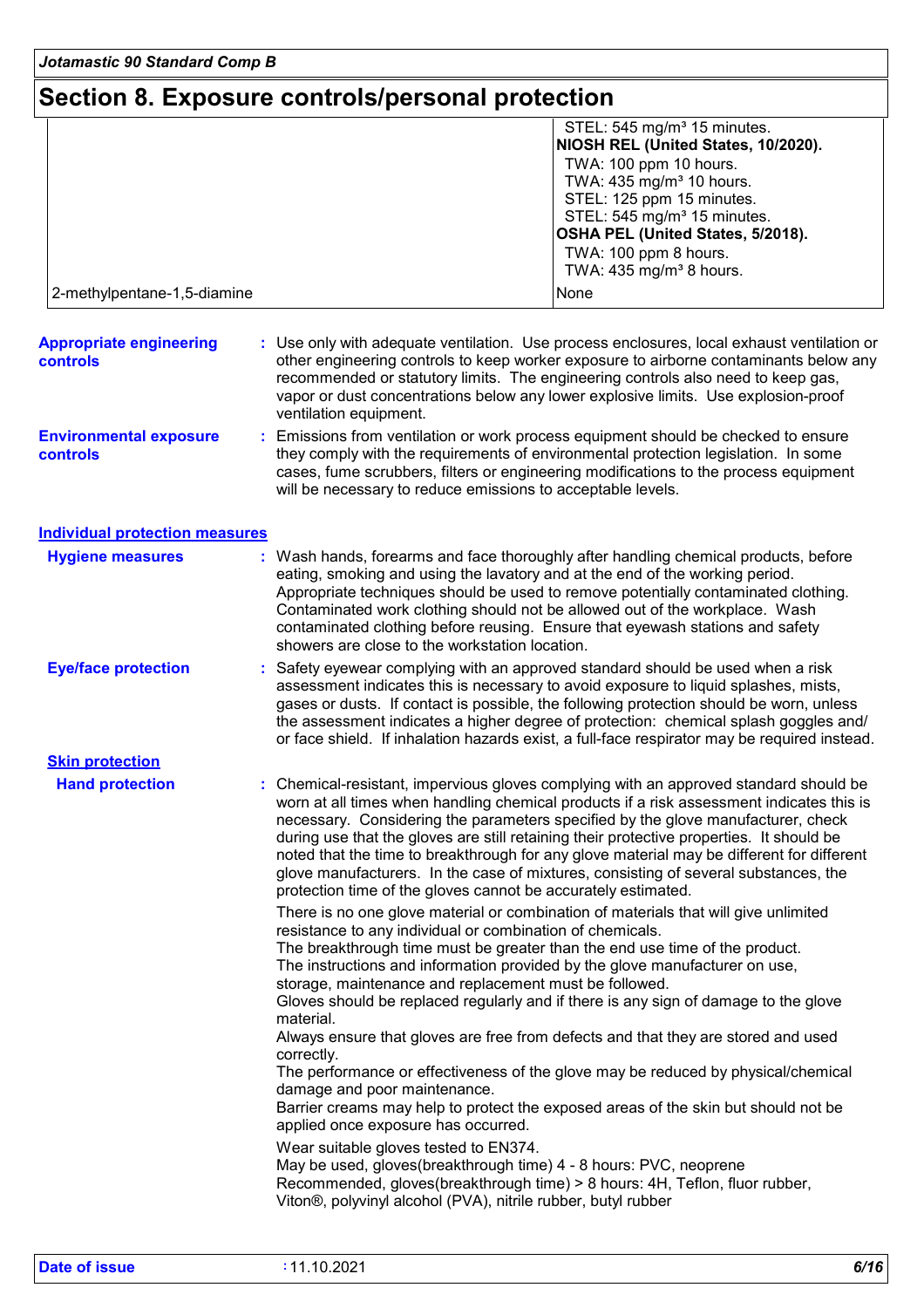### **Section 8. Exposure controls/personal protection**

| <b>Body protection</b>        | : Personal protective equipment for the body should be selected based on the task being<br>performed and the risks involved and should be approved by a specialist before<br>handling this product. When there is a risk of ignition from static electricity, wear anti-<br>static protective clothing. For the greatest protection from static discharges, clothing<br>should include anti-static overalls, boots and gloves. |
|-------------------------------|--------------------------------------------------------------------------------------------------------------------------------------------------------------------------------------------------------------------------------------------------------------------------------------------------------------------------------------------------------------------------------------------------------------------------------|
| <b>Other skin protection</b>  | : Appropriate footwear and any additional skin protection measures should be selected<br>based on the task being performed and the risks involved and should be approved by a<br>specialist before handling this product.                                                                                                                                                                                                      |
| <b>Respiratory protection</b> | : Based on the hazard and potential for exposure, select a respirator that meets the<br>appropriate standard or certification. Respirators must be used according to a<br>respiratory protection program to ensure proper fitting, training, and other important<br>aspects of use.                                                                                                                                            |

### **Section 9. Physical and chemical properties**

| <b>Appearance</b>                                 |                                                                                                                                        |  |  |  |
|---------------------------------------------------|----------------------------------------------------------------------------------------------------------------------------------------|--|--|--|
| <b>Physical state</b>                             | $:$ Liquid.                                                                                                                            |  |  |  |
| <b>Color</b>                                      | : Colorless.                                                                                                                           |  |  |  |
| <b>Odor</b>                                       | : Characteristic.                                                                                                                      |  |  |  |
| <b>Odor threshold</b>                             | : Not applicable.                                                                                                                      |  |  |  |
| pH                                                | : Not applicable.                                                                                                                      |  |  |  |
| <b>Melting point</b>                              | : Not applicable.                                                                                                                      |  |  |  |
| <b>Boiling point</b>                              | : Lowest known value: $136.1^{\circ}$ C (277 $^{\circ}$ F) (ethylbenzene). Weighted average: 228.19 $^{\circ}$ C<br>$(442.7^{\circ}F)$ |  |  |  |
| <b>Flash point</b>                                | : Closed cup: $39^{\circ}$ C (102.2 $^{\circ}$ F)                                                                                      |  |  |  |
| <b>Evaporation rate</b>                           | : Highest known value: 0.84 (ethylbenzene) Weighted average: 0.37 compared with butyl<br>acetate                                       |  |  |  |
| <b>Flammability (solid, gas)</b>                  | : Not applicable.                                                                                                                      |  |  |  |
| Lower and upper explosive<br>(flammable) limits   | $: 0.8 - 13%$                                                                                                                          |  |  |  |
| <b>Vapor pressure</b>                             | : Highest known value: 1.2 kPa (9.3 mm Hg) (at $20^{\circ}$ C) (ethylbenzene). Weighted<br>average: 0.22 kPa (1.65 mm Hg) (at 20°C)    |  |  |  |
| <b>Vapor density</b>                              | : Highest known value: $3.7$ (Air = 1) (benzyl alcohol). Weighted average: $3.7$ (Air = 1)                                             |  |  |  |
| <b>Relative density</b>                           | : $1.01$ g/cm <sup>3</sup><br>8.43 pounds/gallon                                                                                       |  |  |  |
| <b>Solubility</b>                                 | : Insoluble in the following materials: cold water and hot water.                                                                      |  |  |  |
| <b>Partition coefficient: n-</b><br>octanol/water | : Not available.                                                                                                                       |  |  |  |
| <b>Auto-ignition temperature</b>                  | : Lowest known value: >375°C (>707°F) (hydrocarbons, c9-unsatd., polymd.).                                                             |  |  |  |
| <b>Decomposition temperature</b>                  | : Not available.                                                                                                                       |  |  |  |
| <b>Viscosity</b>                                  | : Kinematic (40°C (104°F)): >0.205 cm <sup>2</sup> /s (>20.5 cSt)                                                                      |  |  |  |

### **Section 10. Stability and reactivity**

| <b>Reactivity</b>                            | : No specific test data related to reactivity available for this product or its ingredients.                                                                                 |  |  |
|----------------------------------------------|------------------------------------------------------------------------------------------------------------------------------------------------------------------------------|--|--|
| <b>Chemical stability</b>                    | : The product is stable.                                                                                                                                                     |  |  |
| <b>Possibility of hazardous</b><br>reactions | : Under normal conditions of storage and use, hazardous reactions will not occur.                                                                                            |  |  |
| <b>Conditions to avoid</b>                   | : Avoid all possible sources of ignition (spark or flame). Do not pressurize, cut, weld,<br>braze, solder, drill, grind or expose containers to heat or sources of ignition. |  |  |
| <b>Incompatible materials</b>                | : Reactive or incompatible with the following materials:<br>oxidizing materials                                                                                              |  |  |
| <b>Hazardous decomposition</b><br>products   | : Under normal conditions of storage and use, hazardous decomposition products should<br>not be produced.                                                                    |  |  |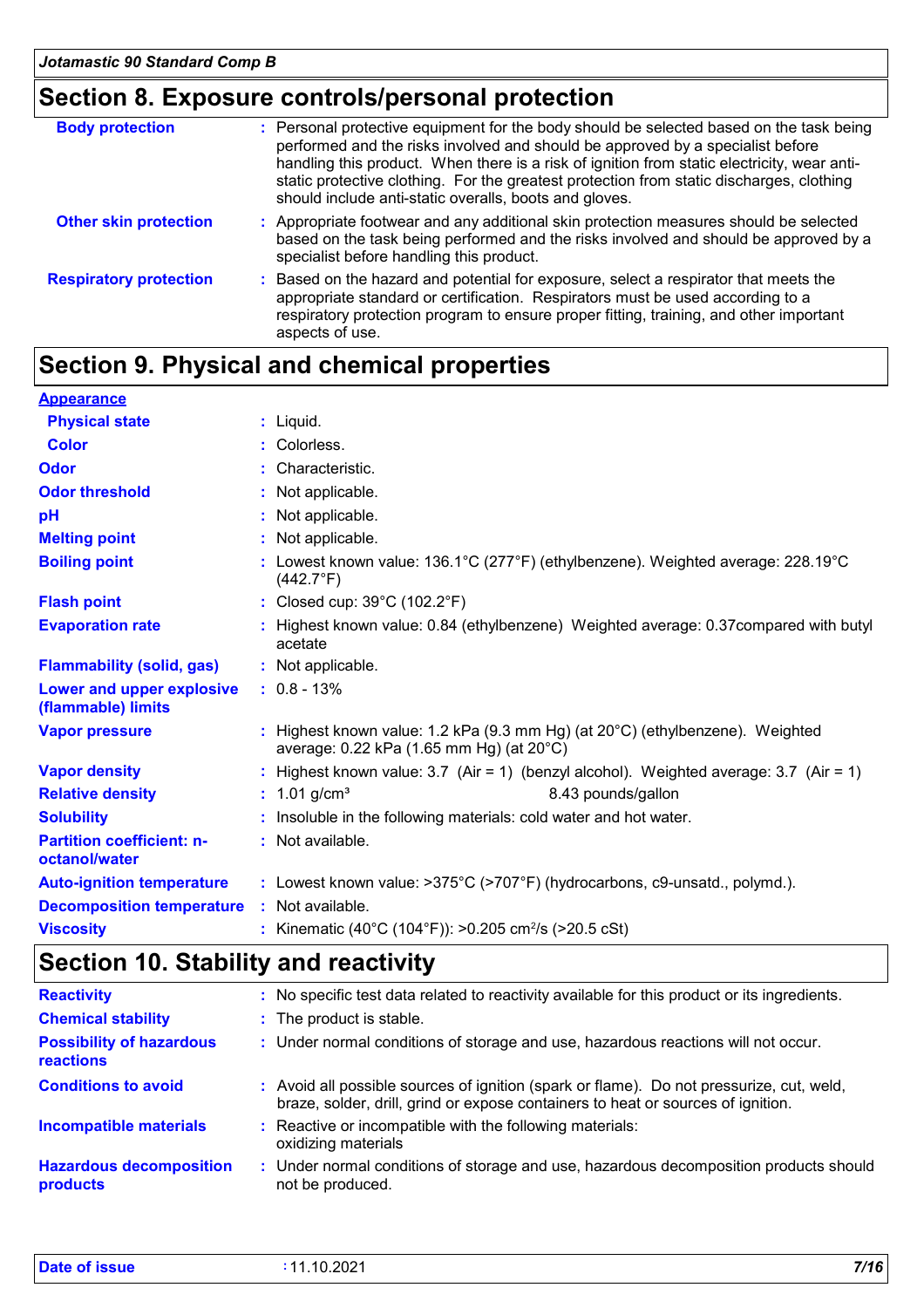### **Section 11. Toxicological information**

### **Information on toxicological effects**

**Acute toxicity**

| <b>Product/ingredient name</b> | <b>Result</b>                | <b>Species</b> | <b>Dose</b>  | <b>Exposure</b> |
|--------------------------------|------------------------------|----------------|--------------|-----------------|
| benzyl alcohol                 | LD50 Oral                    | Rat            | 1230 mg/kg   |                 |
| xylene                         | <b>LC50 Inhalation Vapor</b> | Rat            | $20$ mg/l    | 4 hours         |
|                                | LD50 Oral                    | Rat            | 4300 mg/kg   |                 |
|                                | TDLo Dermal                  | Rabbit         | 4300 mg/kg   |                 |
| 3-aminomethyl-                 | LD50 Oral                    | Rat            | $1030$ mg/kg |                 |
| 3,5,5-trimethylcyclohexylamine |                              |                |              |                 |
| Phenol, styrenated             | LD50 Dermal                  | Rabbit         | >5010 mg/kg  |                 |
|                                | LD50 Oral                    | Rat            | 2500 mg/kg   |                 |
| ethylbenzene                   | <b>LC50 Inhalation Vapor</b> | Rat - Male     | $17.8$ mg/l  | 4 hours         |
|                                | LD50 Dermal                  | Rabbit         | >5000 mg/kg  |                 |
|                                | LD50 Oral                    | Rat            | 3500 mg/kg   |                 |
| 2-methylpentane-1,5-diamine    | LD50 Oral                    | Rat            | 1690 mg/kg   |                 |

**Irritation/Corrosion**

| <b>Product/ingredient name</b> | <b>Result</b>                                    | <b>Species</b>                     | <b>Score</b> | <b>Exposure</b>                  | <b>Observation</b>                                   |
|--------------------------------|--------------------------------------------------|------------------------------------|--------------|----------------------------------|------------------------------------------------------|
| aminepoxyadduct                | Eyes - Irritant                                  | Mammal -<br>species<br>unspecified |              |                                  |                                                      |
| benzyl alcohol                 | Eyes - Mild irritant                             | Mammal -<br>species<br>unspecified |              |                                  | $\overline{\phantom{0}}$                             |
| xylene                         | Eyes - Mild irritant                             | Rabbit                             |              | 87 milligrams                    |                                                      |
|                                | Skin - Mild irritant                             | Rat                                |              | 8 hours 60<br>microliters        | ٠                                                    |
| Phenol, methylstyrenated       | Skin - Mild irritant                             | Mammal -<br>species<br>unspecified |              |                                  |                                                      |
| Phenol, styrenated             | Eyes - Mild irritant                             | Rabbit                             |              | 0.1 Mililiters                   | $\overline{\phantom{0}}$                             |
|                                | Skin - Mild irritant                             | Rabbit                             |              | 0.5 Mililiters                   | $\overline{\phantom{a}}$                             |
|                                | Skin - Mild irritant                             | Mammal -<br>species<br>unspecified |              |                                  | ٠                                                    |
| 2-methylpentane-1,5-diamine    | Eyes - Severe irritant<br>Skin - Severe irritant | Rabbit<br>Rabbit                   |              | 0.1 Mililiters<br>0.5 Mililiters | $\overline{\phantom{0}}$<br>$\overline{\phantom{a}}$ |

### **Sensitization**

| <b>Product/ingredient name</b> | <b>Route of</b><br>exposure | <b>Species</b>                           | <b>Result</b>      |
|--------------------------------|-----------------------------|------------------------------------------|--------------------|
| aminepoxyadduct                | skin                        | Mammal - species unspecified             | Sensitizing        |
| hydrocarbons,                  | skin                        | Mammal - species unspecified             | Sensitizing        |
| C9-unsaturated, polymerized    |                             |                                          |                    |
| 3-aminomethyl-                 | skin                        | Mammal - species unspecified             | Sensitizing        |
| 3,5,5-trimethylcyclohexylamine |                             |                                          |                    |
| Phenol, methylstyrenated       | skin                        | Mammal - species unspecified             | <b>Sensitizing</b> |
| Phenol, styrenated             | skin                        | Mammal - species unspecified Sensitizing |                    |

#### **Mutagenicity**

Not available.

#### **Carcinogenicity**

Not available.

### **Reproductive toxicity**

Not available.

### **Teratogenicity**

Not available.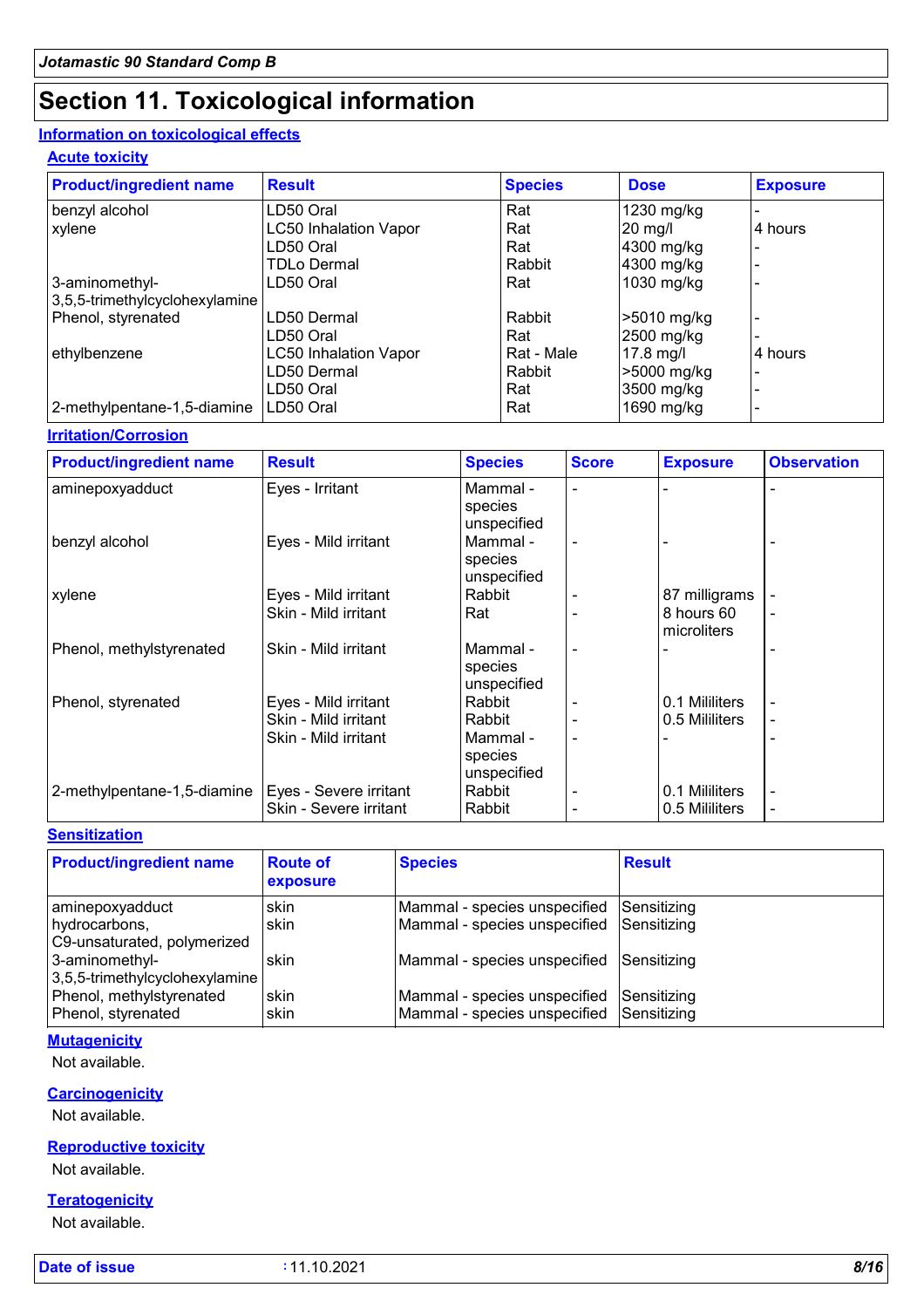### **Section 11. Toxicological information**

**Specific target organ toxicity (single exposure)**

| <b>Name</b>                 | <b>Category</b> | <b>Route of</b><br>exposure | <b>Target organs</b>                     |
|-----------------------------|-----------------|-----------------------------|------------------------------------------|
| xylene                      | Category 3      |                             | Respiratory tract<br><b>l</b> irritation |
| 2-methylpentane-1,5-diamine | Category 3      |                             | Respiratory tract<br>irritation          |

#### **Specific target organ toxicity (repeated exposure)**

| <b>Name</b>   | <b>Category</b> | <b>Route of</b><br><b>exposure</b> | <b>Target organs</b> |
|---------------|-----------------|------------------------------------|----------------------|
| lethylbenzene | Category 2      |                                    | hearing organs       |

#### **Aspiration hazard**

| <b>Name</b>  | Result                                |
|--------------|---------------------------------------|
| xylene       | ASPIRATION HAZARD - Category          |
| ethylbenzene | <b>ASPIRATION HAZARD - Category 1</b> |

| : Not available.                                            |
|-------------------------------------------------------------|
|                                                             |
| : Causes serious eye damage.                                |
| : No known significant effects or critical hazards.         |
| : Causes severe burns. May cause an allergic skin reaction. |
| : Harmful if swallowed.                                     |
| <b>Potential acute health effects</b>                       |

### **Symptoms related to the physical, chemical and toxicological characteristics**

| <b>Eye contact</b>  | : Adverse symptoms may include the following:<br>pain<br>watering<br>redness                           |
|---------------------|--------------------------------------------------------------------------------------------------------|
| <b>Inhalation</b>   | : No specific data.                                                                                    |
| <b>Skin contact</b> | : Adverse symptoms may include the following:<br>pain or irritation<br>redness<br>blistering may occur |
| <b>Ingestion</b>    | : Adverse symptoms may include the following:<br>stomach pains                                         |

#### **Delayed and immediate effects and also chronic effects from short and long term exposure**

| $\therefore$ Not available.                                                                                                                                                    |
|--------------------------------------------------------------------------------------------------------------------------------------------------------------------------------|
| : Not available.                                                                                                                                                               |
|                                                                                                                                                                                |
| : Not available.                                                                                                                                                               |
| <b>Potential delayed effects : Not available.</b>                                                                                                                              |
|                                                                                                                                                                                |
|                                                                                                                                                                                |
| : May cause damage to organs through prolonged or repeated exposure. Once<br>sensitized, a severe allergic reaction may occur when subsequently exposed to very low<br>levels. |
| <b>Potential chronic health effects</b>                                                                                                                                        |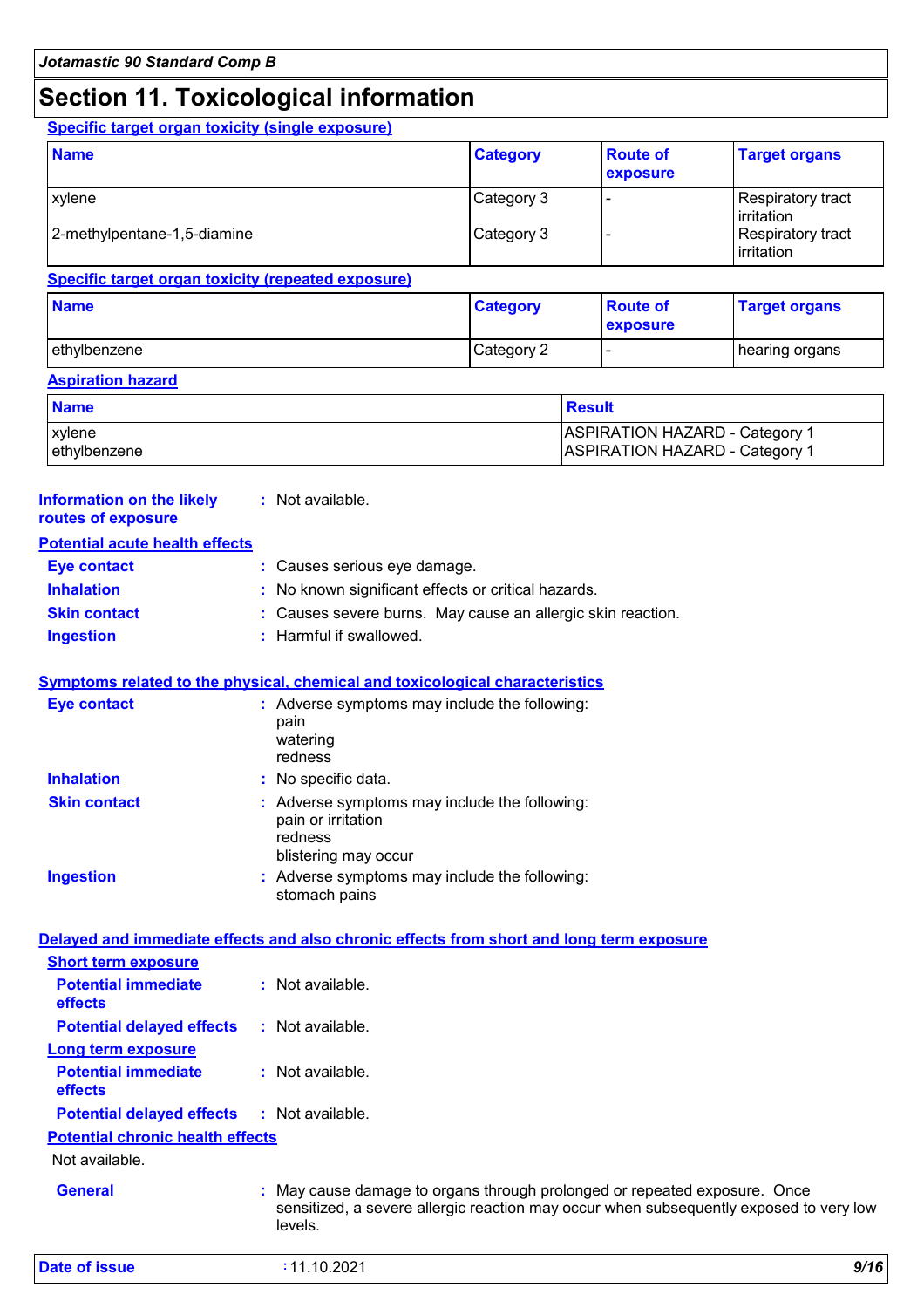### **Section 11. Toxicological information**

| <b>Carcinogenicity</b>       | : No known significant effects or critical hazards. |
|------------------------------|-----------------------------------------------------|
| <b>Mutagenicity</b>          | : No known significant effects or critical hazards. |
| <b>Teratogenicity</b>        | : No known significant effects or critical hazards. |
| <b>Developmental effects</b> | : No known significant effects or critical hazards. |
| <b>Fertility effects</b>     | : No known significant effects or critical hazards. |

#### **Numerical measures of toxicity**

**Acute toxicity estimates**

| Route               | <b>ATE value</b> |
|---------------------|------------------|
| Oral                | 1122.99 mg/kg    |
| Dermal              | 3548.39 mg/kg    |
| Inhalation (vapors) | 28.93 mg/l       |

### **Section 12. Ecological information**

| <b>Product/ingredient name</b> | <b>Result</b>                      | <b>Species</b>                             | <b>Exposure</b> |  |
|--------------------------------|------------------------------------|--------------------------------------------|-----------------|--|
| aminepoxyadduct                | Acute EC50 8.1 mg/l                | Algae - Pseudokirchneriella<br>subcapitata | 72 hours        |  |
|                                | Acute EC50 5.7 mg/l                | Daphnia - Daphnia magna                    | 48 hours        |  |
|                                | Acute LC50 7.9 mg/l                | Fish - Oncorhynchus Mykiss                 | 96 hours        |  |
| xylene                         | Acute LC50 8500 µg/l Marine water  | Crustaceans - Palaemonetes<br>pugio        | 48 hours        |  |
|                                | Acute LC50 13400 µg/l Fresh water  | Fish - Pimephales promelas                 | 96 hours        |  |
| 3-aminomethyl-                 | Acute EC50 17.4 to 21.5 mg/l Fresh | Daphnia - Daphnia magna                    | 48 hours        |  |
| 3,5,5-trimethylcyclohexylamine | <b>Iwater</b>                      |                                            |                 |  |
|                                | Acute IC50 37 mg/l                 | Algae                                      | 72 hours        |  |
| Phenol, styrenated             | Acute EC50 100 mg/l                | Algae                                      | 72 hours        |  |
|                                | Acute EC50 54 mg/l                 | Daphnia                                    | 48 hours        |  |
|                                | Acute LC50 25.8 mg/l               | Fish                                       | 96 hours        |  |
| ethylbenzene                   | Acute EC50 7700 µg/l Marine water  | Algae - Skeletonema costatum               | 96 hours        |  |
|                                | Acute EC50 2.93 mg/l               | Daphnia                                    | 48 hours        |  |
|                                | Acute LC50 4.2 mg/l                | Fish                                       | 96 hours        |  |

### **Persistence and degradability**

| <b>Product/ingredient name</b> | <b>Test</b>              | <b>Result</b> |                             |  | <b>Inoculum</b>         |  |
|--------------------------------|--------------------------|---------------|-----------------------------|--|-------------------------|--|
| aminepoxyadduct                |                          |               | 0 % - Not readily - 28 days |  |                         |  |
| <b>Product/ingredient name</b> | <b>Aquatic half-life</b> |               | <b>Photolysis</b>           |  | <b>Biodegradability</b> |  |
| aminepoxyadduct                |                          |               |                             |  | Not readily             |  |
| benzyl alcohol                 |                          |               |                             |  | Readily                 |  |
| xylene                         |                          |               |                             |  | Readily                 |  |
| 3-aminomethyl-                 |                          |               |                             |  | Not readily             |  |
| 3,5,5-trimethylcyclohexylamine |                          |               |                             |  |                         |  |
| ethylbenzene                   |                          |               |                             |  | Readily                 |  |

### **Bioaccumulative potential**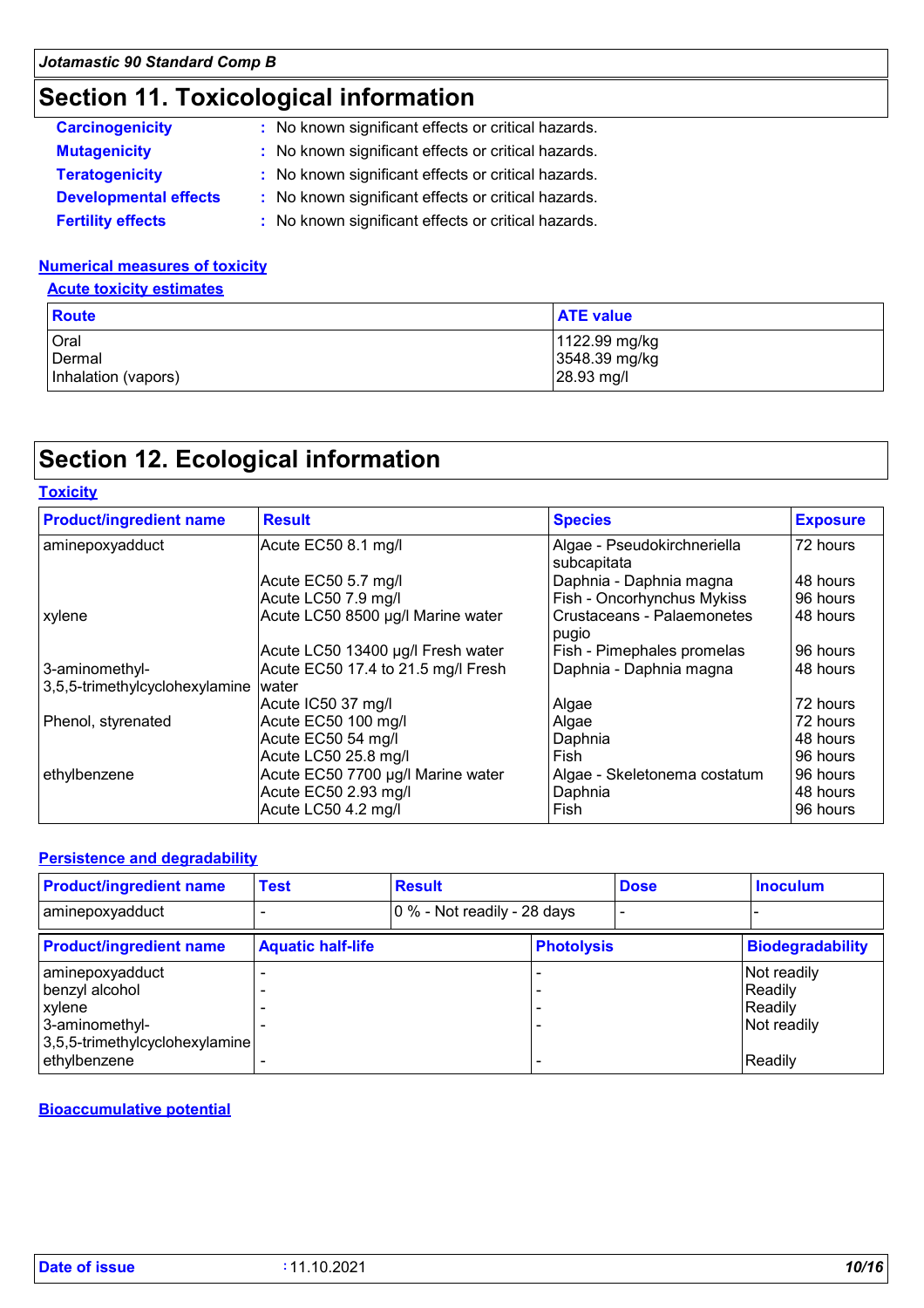### **Section 12. Ecological information**

| <b>Product/ingredient name</b>     | $LogP_{ow}$ | <b>BCF</b>  | <b>Potential</b> |
|------------------------------------|-------------|-------------|------------------|
| benzyl alcohol                     | 0.87        | < 100       | low              |
| hydrocarbons,                      | 3.627       |             | low              |
| C9-unsaturated, polymerized        |             |             |                  |
| xylene                             | 3.12        | 8.1 to 25.9 | low              |
| 3-aminomethyl-                     | 0.99        |             | low              |
| $ 3,5,5$ -trimethylcyclohexylamine |             |             |                  |
| Phenol, methylstyrenated           | 3.627       |             | low              |
| ethylbenzene                       | 3.6         |             | low              |

#### **Mobility in soil**

| <b>Soil/water partition</b> | : Not available. |
|-----------------------------|------------------|
| <b>coefficient (Koc)</b>    |                  |

**Other adverse effects** : No known significant effects or critical hazards.

### **Section 13. Disposal considerations**

| <b>Disposal methods</b> | : The generation of waste should be avoided or minimized wherever possible. Disposal<br>of this product, solutions and any by-products should at all times comply with the<br>requirements of environmental protection and waste disposal legislation and any<br>regional local authority requirements. Dispose of surplus and non-recyclable products<br>via a licensed waste disposal contractor. Waste should not be disposed of untreated to<br>the sewer unless fully compliant with the requirements of all authorities with jurisdiction.<br>Waste packaging should be recycled. Incineration or landfill should only be considered<br>when recycling is not feasible. This material and its container must be disposed of in a<br>safe way. Care should be taken when handling emptied containers that have not been<br>cleaned or rinsed out. Empty containers or liners may retain some product residues.<br>Vapor from product residues may create a highly flammable or explosive atmosphere<br>inside the container. Do not cut, weld or grind used containers unless they have been<br>cleaned thoroughly internally. Avoid dispersal of spilled material and runoff and contact |
|-------------------------|------------------------------------------------------------------------------------------------------------------------------------------------------------------------------------------------------------------------------------------------------------------------------------------------------------------------------------------------------------------------------------------------------------------------------------------------------------------------------------------------------------------------------------------------------------------------------------------------------------------------------------------------------------------------------------------------------------------------------------------------------------------------------------------------------------------------------------------------------------------------------------------------------------------------------------------------------------------------------------------------------------------------------------------------------------------------------------------------------------------------------------------------------------------------------------------------|
|                         | with soil, waterways, drains and sewers.                                                                                                                                                                                                                                                                                                                                                                                                                                                                                                                                                                                                                                                                                                                                                                                                                                                                                                                                                                                                                                                                                                                                                       |

**United States - RCRA Toxic hazardous waste "U" List**

| Ingredient | CAS#      | <b>Status</b> | <b>Reference</b><br>number |
|------------|-----------|---------------|----------------------------|
| Xylene     | 1330-20-7 | Listed        | U239                       |

### **Section 14. Transport information**

|                                      | <b>DOT</b><br><b>Classification</b>                   | <b>TDG</b><br><b>Classification</b>                   | <b>Mexico</b><br><b>Classification</b>                | <b>ADR/RID</b>                                        | <b>IMDG</b>                                           | <b>IATA</b>                                           |
|--------------------------------------|-------------------------------------------------------|-------------------------------------------------------|-------------------------------------------------------|-------------------------------------------------------|-------------------------------------------------------|-------------------------------------------------------|
| <b>UN number</b>                     | <b>UN3469</b>                                         | <b>UN3469</b>                                         | <b>UN3469</b>                                         | <b>UN3469</b>                                         | <b>UN3469</b>                                         | <b>UN3469</b>                                         |
| <b>UN proper</b><br>shipping name    | Paint related<br>material,<br>flammable,<br>corrosive | Paint related<br>material,<br>flammable,<br>corrosive | Paint related<br>material,<br>flammable,<br>corrosive | Paint related<br>material,<br>flammable,<br>corrosive | Paint related<br>material,<br>flammable,<br>corrosive | Paint related<br>material,<br>flammable,<br>corrosive |
| <b>Transport</b><br>hazard class(es) | 3(8)                                                  | 3(8)                                                  | 3(8)                                                  | 3(8)                                                  | 3(8)                                                  | 3(8)                                                  |
| Date of issue                        |                                                       | :11.10.2021                                           |                                                       |                                                       |                                                       | 11/16                                                 |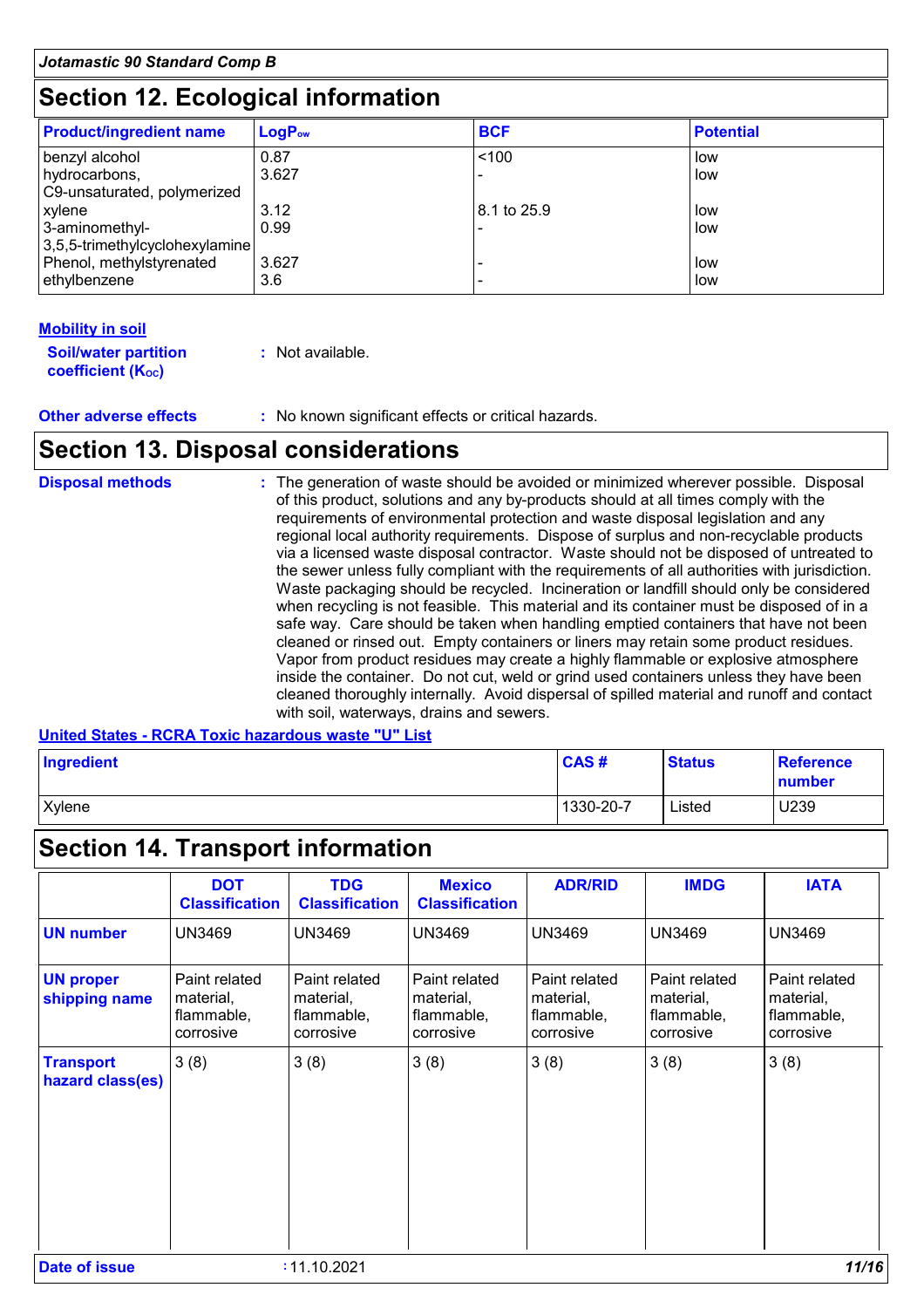### **Section 14. Transport information**

|                                 | <b>LANNABLE LIQUE</b><br>≚≚<br><b>CORROSNE</b><br>$\mathbf{\mathbf{\underline{Y}}}_2$ | 立体<br>$\bigstar$ | <u>v∠ ≹</u>                                                                       | $\bigstar$                         | 不需<br>$\bigstar$ | <u>v X</u>                                                                        |
|---------------------------------|---------------------------------------------------------------------------------------|------------------|-----------------------------------------------------------------------------------|------------------------------------|------------------|-----------------------------------------------------------------------------------|
| <b>Packing group</b>            | $\mathbf{III}$                                                                        | $\mathbf{III}$   | $\mathbf{III}$                                                                    | $\ensuremath{\mathsf{III}}\xspace$ | Ш                | $\begin{array}{c} \hline \end{array}$                                             |
| <b>Environmental</b><br>hazards | Yes.                                                                                  | Yes.             | Yes. The<br>environmentally<br>hazardous<br>substance<br>mark is not<br>required. | Yes.                               | Yes.             | Yes. The<br>environmentally<br>hazardous<br>substance<br>mark is not<br>required. |

| <b>Additional information</b>                                                         |                                                                                                                                                                                                                                                                                                                                                                                                                                                                                                                |
|---------------------------------------------------------------------------------------|----------------------------------------------------------------------------------------------------------------------------------------------------------------------------------------------------------------------------------------------------------------------------------------------------------------------------------------------------------------------------------------------------------------------------------------------------------------------------------------------------------------|
| <b>DOT Classification</b>                                                             | : This product is not regulated as a marine pollutant when transported on inland<br>waterways in sizes of $\leq 5$ L or $\leq 5$ kg or by road, rail, or inland air in non-bulk sizes,<br>provided the packagings meet the general provisions of §§ 173.24 and 173.24a.<br>Reportable quantity 987.65 lbs / 448.4 kg [117.28 gal / 443.96 L]. Package sizes<br>shipped in quantities less than the product reportable quantity are not subject to the RQ<br>(reportable quantity) transportation requirements. |
| <b>TDG Classification</b>                                                             | : Product classified as per the following sections of the Transportation of Dangerous<br>Goods Regulations: 2.18-2.19 (Class 3), 2.40-2.42 (Class 8), 2.7 (Marine pollutant<br>mark).<br>The marine pollutant mark is not required when transported by road or rail.                                                                                                                                                                                                                                           |
| <b>Mexico Classification</b>                                                          | t -                                                                                                                                                                                                                                                                                                                                                                                                                                                                                                            |
| <b>ADR/RID</b>                                                                        | : Tunnel restriction code: (D/E)<br>Hazard identification number: 38                                                                                                                                                                                                                                                                                                                                                                                                                                           |
| <b>IMDG</b>                                                                           | : Emergency schedules (EmS): F-E, S-C<br>Marine pollutant: Yes.                                                                                                                                                                                                                                                                                                                                                                                                                                                |
| <b>IATA</b>                                                                           | : The environmentally hazardous substance mark may appear if required by other<br>transportation regulations.                                                                                                                                                                                                                                                                                                                                                                                                  |
|                                                                                       | Special precautions for user : Transport within user's premises: always transport in closed containers that are<br>upright and secure. Ensure that persons transporting the product know what to do in the<br>event of an accident or spillage.                                                                                                                                                                                                                                                                |
| <b>Transport in bulk according</b><br><b>A. BRANCHA A. A. A. A. A. A. A. A. A. A.</b> | : Not available.                                                                                                                                                                                                                                                                                                                                                                                                                                                                                               |

```
to IMO instruments
```
## **Section 15. Regulatory information**

| <b>U.S. Federal regulations</b>      | : TSCA 8(a) PAIR: Phenol, styrenated                                |
|--------------------------------------|---------------------------------------------------------------------|
|                                      | TSCA 8(a) CDR Exempt/Partial exemption: Not determined              |
|                                      | United States inventory (TSCA 8b): Not determined.                  |
|                                      | Clean Water Act (CWA) 307: ethylbenzene                             |
|                                      | Clean Water Act (CWA) 311: xylene; ethylbenzene                     |
|                                      | <b>Clean Air Act Section 112(b) Hazardous Air Pollutants (HAPs)</b> |
| والمستحدث والمتحدث والمتحدث والمنادر | $\bigcap$ A $\bigcap$ in the set of $\bigcap$<br>$\mathbf{a}$       |

| <b>Ingredient name</b> | <b>CAS number</b> |        |  |
|------------------------|-------------------|--------|--|
| xylene                 | 1330-20-7         | 10.125 |  |
| ethylbenzene           | 100-41-4          | 3.375  |  |

**Date of issue :** 11.10.2021 *12/16*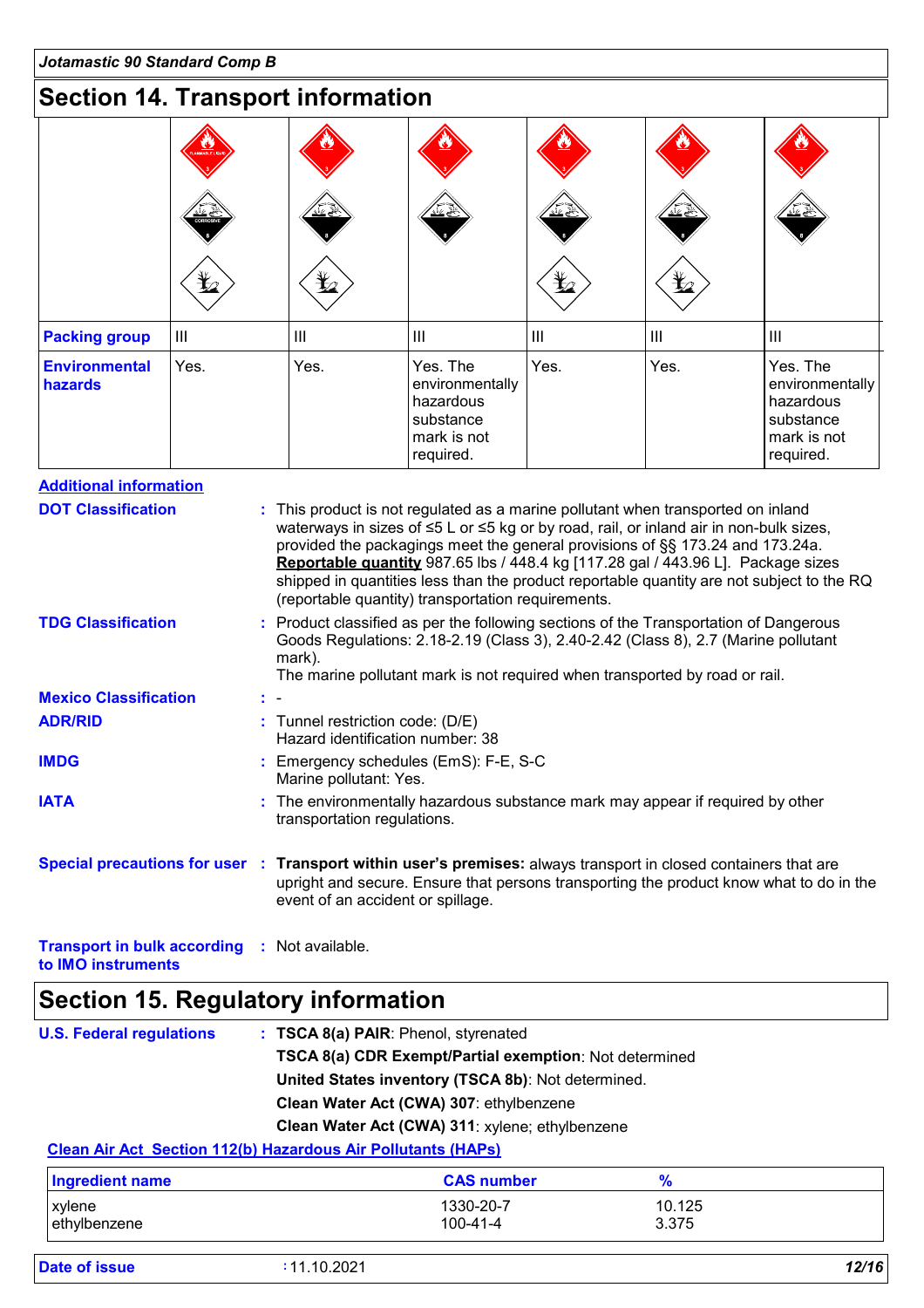### **Section 15. Regulatory information**

### **SARA 311/312**

**Classification :** FLAMMABLE LIQUIDS - Category 3

ACUTE TOXICITY (oral) - Category 4 SKIN CORROSION - Category 1B SERIOUS EYE DAMAGE - Category 1 SKIN SENSITIZATION - Category 1 SPECIFIC TARGET ORGAN TOXICITY (REPEATED EXPOSURE) - Category 2

#### **Composition/information on ingredients**

| <b>Name</b>                                  | $\frac{9}{6}$ | <b>Classification</b>                            |
|----------------------------------------------|---------------|--------------------------------------------------|
| aminepoxyadduct                              | $≥25 - ≤50$   | <b>ACUTE TOXICITY (oral) - Category 4</b>        |
|                                              |               | SERIOUS EYE DAMAGE - Category 1                  |
|                                              |               | SKIN SENSITIZATION - Category 1                  |
| benzyl alcohol                               | $≥10 - ≤22$   | <b>ACUTE TOXICITY (oral) - Category 4</b>        |
|                                              |               | <b>ACUTE TOXICITY (inhalation) - Category 4</b>  |
|                                              |               | EYE IRRITATION - Category 2A                     |
| hydrocarbons, C9-unsaturated,<br>polymerized | $≥10 - ≤25$   | SKIN SENSITIZATION - Category 1                  |
| xylene                                       | $≤14$         | FLAMMABLE LIQUIDS - Category 3                   |
|                                              |               | ACUTE TOXICITY (dermal) - Category 4             |
|                                              |               | <b>ACUTE TOXICITY (inhalation) - Category 4</b>  |
|                                              |               | <b>SKIN IRRITATION - Category 2</b>              |
|                                              |               | <b>EYE IRRITATION - Category 2A</b>              |
|                                              |               | SPECIFIC TARGET ORGAN TOXICITY (SINGLE EXPOSURE) |
|                                              |               | (Respiratory tract irritation) - Category 3      |
|                                              |               | <b>ASPIRATION HAZARD - Category 1</b>            |
| 3-aminomethyl-                               | ≤10           | <b>ACUTE TOXICITY (oral) - Category 4</b>        |
| 3,5,5-trimethylcyclohexylamine               |               | <b>ACUTE TOXICITY (dermal) - Category 4</b>      |
|                                              |               | SKIN CORROSION - Category 1B                     |
|                                              |               | SERIOUS EYE DAMAGE - Category 1                  |
|                                              |               | SKIN SENSITIZATION - Category 1                  |
| Phenol, methylstyrenated                     | $≤10$         | <b>SKIN IRRITATION - Category 2</b>              |
|                                              |               | SKIN SENSITIZATION - Category 1                  |
| Phenol, styrenated                           | $≤10$         | <b>SKIN IRRITATION - Category 2</b>              |
|                                              |               | SKIN SENSITIZATION - Category 1                  |
| ethylbenzene                                 | $≤4.8$        | FLAMMABLE LIQUIDS - Category 2                   |
|                                              |               | <b>ACUTE TOXICITY (inhalation) - Category 4</b>  |
|                                              |               | SPECIFIC TARGET ORGAN TOXICITY (REPEATED         |
|                                              |               | EXPOSURE) - Category 2                           |
|                                              |               | <b>ASPIRATION HAZARD - Category 1</b>            |
| 2-methylpentane-1,5-diamine                  | $\leq$ 3      | <b>ACUTE TOXICITY (oral) - Category 4</b>        |
|                                              |               | <b>ACUTE TOXICITY (dermal) - Category 4</b>      |
|                                              |               | <b>ACUTE TOXICITY (inhalation) - Category 4</b>  |
|                                              |               | SKIN CORROSION - Category 1A                     |
|                                              |               | SERIOUS EYE DAMAGE - Category 1                  |
|                                              |               | SPECIFIC TARGET ORGAN TOXICITY (SINGLE EXPOSURE) |
|                                              |               | (Respiratory tract irritation) - Category 3      |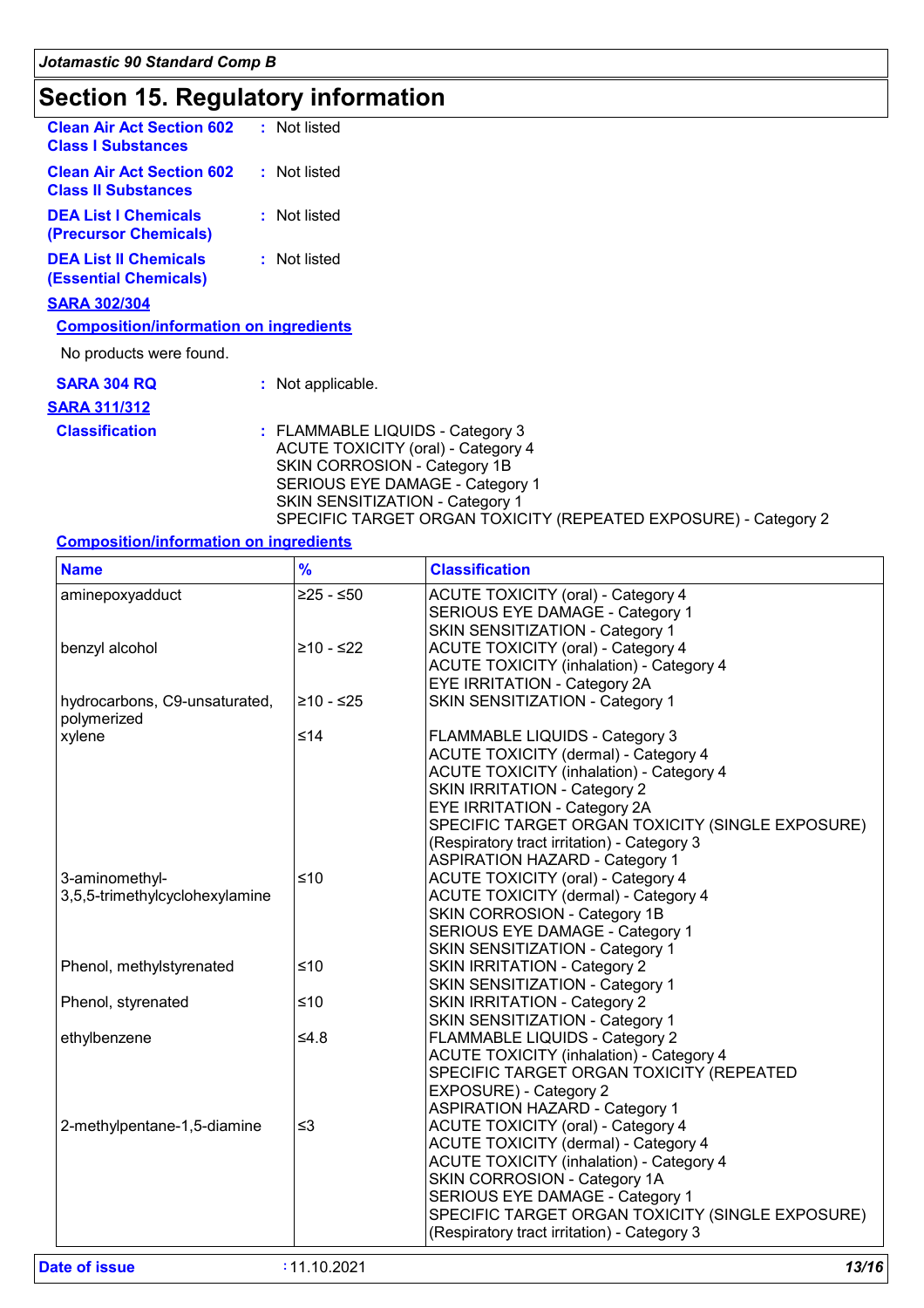### **Section 15. Regulatory information**

### **SARA 313**

|                              | <b>Product name</b> | <b>CAS number</b> | $\frac{9}{6}$ |
|------------------------------|---------------------|-------------------|---------------|
| <b>Form R - Reporting</b>    | xvlene              | 1330-20-7         | l≤14          |
| requirements                 | l ethvlbenzene      | $100 - 41 - 4$    | 54.8          |
| <b>Supplier notification</b> | xvlene              | 1330-20-7         | l≤14          |
|                              | l ethvlbenzene      | $100 - 41 - 4$    | 54.8          |

SARA 313 notifications must not be detached from the SDS and any copying and redistribution of the SDS shall include copying and redistribution of the notice attached to copies of the SDS subsequently redistributed.

#### **State regulations**

| <b>Massachusetts</b> | : The following components are listed: BENZYL ALCOHOL; XYLENE;<br>DIMETHYLBENZENE; ETHYL BENZENE                                                                              |
|----------------------|-------------------------------------------------------------------------------------------------------------------------------------------------------------------------------|
| <b>New York</b>      | : The following components are listed: Xylene mixed; Ethylbenzene                                                                                                             |
| <b>New Jersey</b>    | : The following components are listed: ISOPHORONEDIAMINE;<br>CYCLOHEXANEMETHANAMINE, 5-AMINO-1,3,3-TRIMETHYL-; XYLENES;<br>BENZENE, DIMETHYL-; ETHYL BENZENE; BENZENE, ETHYL- |
| <b>Pennsylvania</b>  | : The following components are listed: BENZENEMETHANOL; BENZENE, DIMETHYL-;<br><b>BENZENE, ETHYL-</b>                                                                         |

#### **California Prop. 65**

**WARNING**: This product can expose you to Ethylbenzene, which is known to the State of California to cause cancer. For more information go to www.P65Warnings.ca.gov.

| <b>Ingredient name</b> | <b>Cancer</b> | <b>Reproductive</b> | No significant risk<br>level | <b>Maximum</b><br>acceptable dosage<br><b>level</b> |
|------------------------|---------------|---------------------|------------------------------|-----------------------------------------------------|
| lethvlbenzene          | Yes.          | No.                 | Yes.                         |                                                     |

#### **International regulations**

**Chemical Weapon Convention List Schedules I, II & III Chemicals**

Not listed.

#### **Montreal Protocol**

Not listed.

### **Stockholm Convention on Persistent Organic Pollutants**

Not listed.

### **Rotterdam Convention on Prior Informed Consent (PIC)**

Not listed.

### **UNECE Aarhus Protocol on POPs and Heavy Metals**

Not listed.

#### **International lists**

| <b>National inventory</b> |                   |
|---------------------------|-------------------|
| <b>Australia</b>          | : Not determined  |
| Canada                    | Not determined    |
| <b>China</b>              | Not determined    |
| <b>Europe</b>             | Not determined    |
| <b>Japan</b>              | : Not determined  |
|                           |                   |
| <b>Malaysia</b>           | Not determined    |
| <b>New Zealand</b>        | : Not determined. |
| <b>Philippines</b>        | : Not determined. |
| <b>Republic of Korea</b>  | : Not determined  |
| <b>Taiwan</b>             | : Not determined  |
|                           |                   |

**Date of issue :** 11.10.2021 *14/16*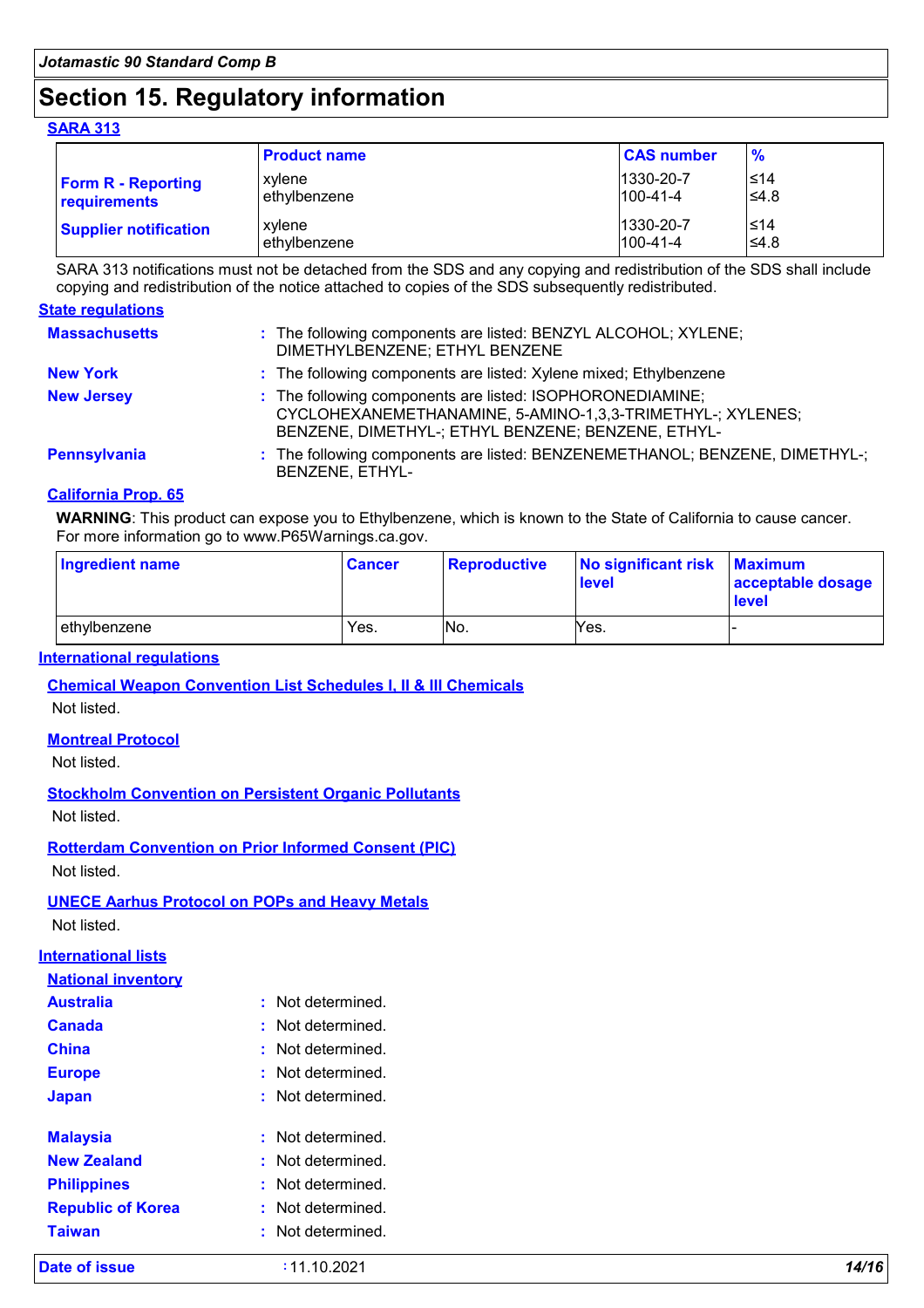### **Section 16. Other information**

**Hazardous Material Information System (U.S.A.)**



**Caution: HMIS® ratings are based on a 0-4 rating scale, with 0 representing minimal hazards or risks, and 4 representing significant hazards or risks. Although HMIS® ratings and the associated label are not required on SDSs or products leaving a facility under 29 CFR 1910.1200, the preparer may choose to provide them. HMIS® ratings are to be used with a fully implemented HMIS® program. HMIS® is a registered trademark and service mark of the American Coatings Association, Inc.**

**The customer is responsible for determining the PPE code for this material. For more information on HMIS® Personal Protective Equipment (PPE) codes, consult the HMIS® Implementation Manual.**

**National Fire Protection Association (U.S.A.)**



#### **Procedure used to derive the classification**

| <b>Classification</b>                                           | <b>Justification</b>      |
|-----------------------------------------------------------------|---------------------------|
| FLAMMABLE LIQUIDS - Category 3                                  | On basis of test data     |
| ACUTE TOXICITY (oral) - Category 4                              | Calculation method        |
| <b>SKIN CORROSION - Category 1B</b>                             | <b>Calculation method</b> |
| SERIOUS EYE DAMAGE - Category 1                                 | <b>Calculation method</b> |
| <b>SKIN SENSITIZATION - Category 1</b>                          | <b>Calculation method</b> |
| SPECIFIC TARGET ORGAN TOXICITY (REPEATED EXPOSURE) - Category 2 | <b>Calculation method</b> |
| AQUATIC HAZARD (LONG-TERM) - Category 2                         | Calculation method        |
| $1111 - 411 - 111$                                              |                           |

| <u> FIISLOI Y</u>                 |                                                                                                                                                                                                                                                                                                                                                                                                                                                                                                                                                                   |
|-----------------------------------|-------------------------------------------------------------------------------------------------------------------------------------------------------------------------------------------------------------------------------------------------------------------------------------------------------------------------------------------------------------------------------------------------------------------------------------------------------------------------------------------------------------------------------------------------------------------|
| Date of printing                  | : 11.10.2021                                                                                                                                                                                                                                                                                                                                                                                                                                                                                                                                                      |
| Date of issue/Date of<br>revision | : 11.10.2021                                                                                                                                                                                                                                                                                                                                                                                                                                                                                                                                                      |
| Date of previous issue            | : 13.05.2019                                                                                                                                                                                                                                                                                                                                                                                                                                                                                                                                                      |
| <b>Version</b>                    | : 1.05                                                                                                                                                                                                                                                                                                                                                                                                                                                                                                                                                            |
| <b>Key to abbreviations</b>       | $\therefore$ ATE = Acute Toxicity Estimate<br><b>BCF</b> = Bioconcentration Factor<br>GHS = Globally Harmonized System of Classification and Labelling of Chemicals<br>IATA = International Air Transport Association<br>IBC = Intermediate Bulk Container<br>IMDG = International Maritime Dangerous Goods<br>LogPow = logarithm of the octanol/water partition coefficient<br>MARPOL = International Convention for the Prevention of Pollution From Ships, 1973<br>as modified by the Protocol of 1978. ("Marpol" = marine pollution)<br>$UN = United Nations$ |
| <b>B.A.</b>                       |                                                                                                                                                                                                                                                                                                                                                                                                                                                                                                                                                                   |

#### **References :** Not available.

**Indicates information that has changed from previously issued version.**

#### **Notice to reader**

**The information in this document is given to the best of Jotun's knowledge, based on laboratory testing and practical experience. Jotun's products are considered as semi-finished goods and as such, products are often used under conditions beyond Jotun's control. Jotun cannot guarantee anything but the quality of the product itself. Minor product variations may be implemented in order to comply with local requirements. Jotun reserves the right to change the given data without further notice.**

**Users should always consult Jotun for specific guidance on the general suitability of this product for their needs**